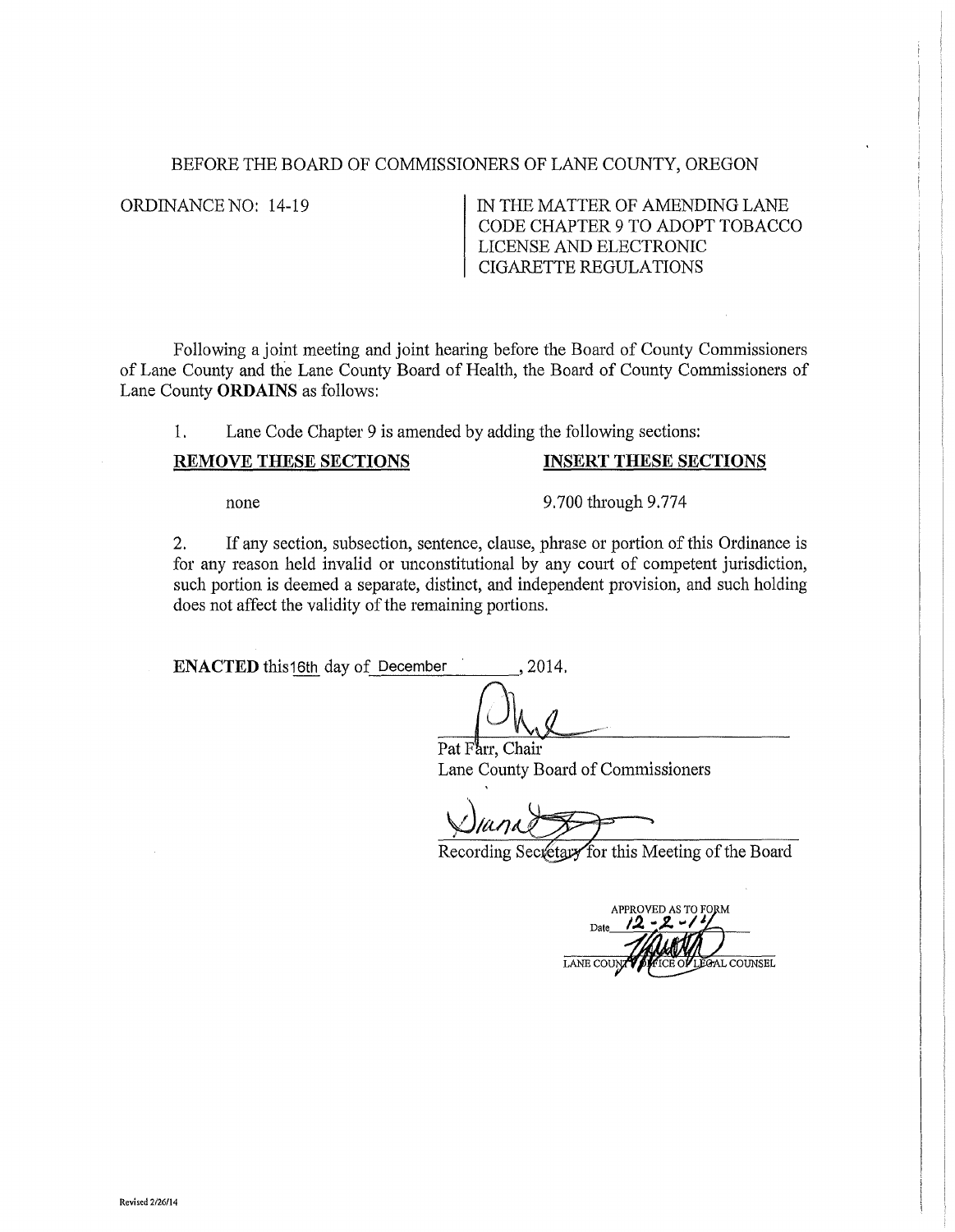## Lane Code CHAPTER 9 CONTENTS

#### FOOD AND BEVERAGE SERVICE WORKER'S PERMIT

9.690 Effective Date.

#### [TOBACCO REGULATIONS](#page-2-0)

- 9.700 [Definitions.](#page-2-1)
- 9.705 [Purpose and Findings.](#page-3-0)
- 9.710 [Requirements and Prohibitions.](#page-3-1)
- 9.715 [Possession, Distribution and Use by Minors.](#page-4-0)
- 9.720 [Non-Retaliation.](#page-4-1)
- 9.725 [Penalties and Enforcement.](#page-4-2)
- 9.752 [Requirements and Prohibitions.](#page-4-3)
- 9.754 [Limits on Eligibility for a Tobacco Retailer License.](#page-6-0)
- 9.756 [Application Procedure.](#page-6-1)
- 9.758 [Issuance of License.](#page-7-0)
- 9.760 [License Renewal and Expiration.](#page-7-1)
- 9.762 [Licenses Nontransferable.](#page-8-0)
- 9.764 [License Conveys a Limited, Conditional Privilege.](#page-8-1)
- 9.766 [Fee for License.](#page-8-2)
- 9.768 [Compliance Monitoring.](#page-8-3)
- 9.770 [Suspension or Revocation of License.](#page-9-0)
- 9.772 [Tobacco Retailing Without a Valid License.](#page-9-1)
- 9.774 [Penalties and Additional Remedies.](#page-10-0)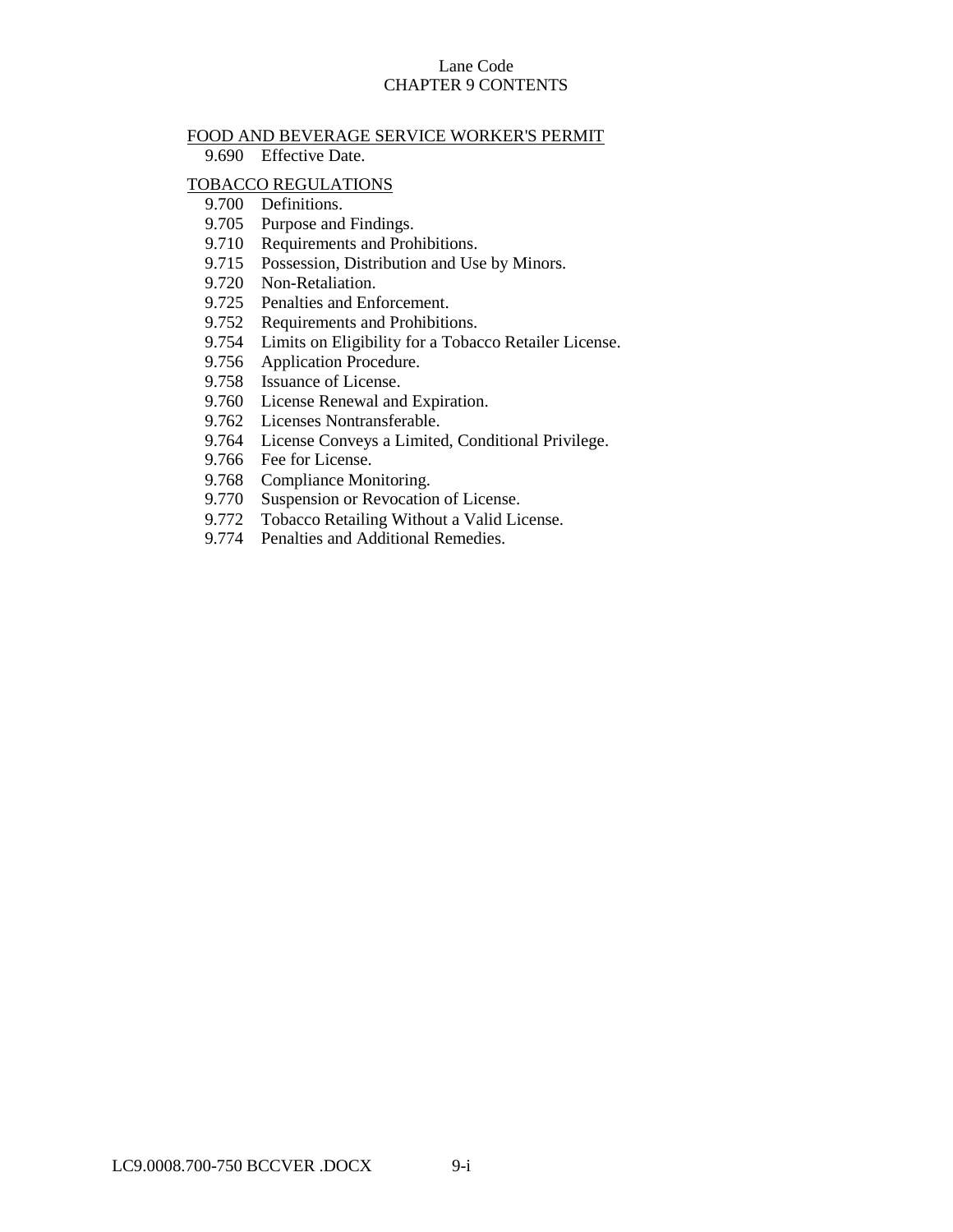# **TOBACCO REGULATIONS**

# <span id="page-2-1"></span><span id="page-2-0"></span>**9.700 Definitions.**

As used in sections 9.700 through 9.774, the following words or terms have the following meanings:

(1) "Arm's Length Transaction" means a sale in good faith and for valuable consideration that reflects the fair market value in the open market between two informed and willing parties, neither of which is under any compulsion to participate in the transaction. A sale between relatives, related companies or partners, or a sale for which a significant purpose is avoiding these regulations' sections 9.700 through 9.774 is not an Arm's Length Transaction.

(2) "Business" means any sole proprietorship, partnership, joint venture, corporation, company, association, or other entity formed for purposes that include profitmaking.

(3) "County" or "Lane County," for the purpose of this ordinance, means unincorporated areas of Lane County.

(4) "Department" means the Lane County Health & Human Services Department, and any agency or Person designated by the Department to enforce or administer the provisions of sections 9.700 through 9.774.

(5) "Electronic Smoking Device" means any electronic means any electronic product that delivers nicotine or other substances to the person inhaling from the device, including, but not limited to an electronic cigarette, e-cigar, e-pipe, vape pen or e-hookah. Electronic Smoking Device includes any component, part, or accessory of such a product, whether or not sold separately. Electronic Smoking Device does not include drugs, devices, or combination products approved for sale by the U.S. Food and Drug Administration, as those terms are defined in the Federal Food, Drug and Cosmetic Act.

(6) "Employee" means any Person who is employed by any Employer in consideration for direct or indirect monetary wages or profit, or any Person who volunteers services for an Employer.

(7) "Employer" means any Business or Nonprofit Entity that retains the service of one or more Employees.

(8) "Independent Contractor" means any Person who is retained with a contract by any Employer in consideration for direct or indirect monetary wages or profit.

(9) "Nominal Cost" means the cost of any item imposed for the transfer from one person to another for less than the total of: (1) twenty-five percent (25%) of the fair market value of the item exclusive of taxes and government fees; plus (2) all taxes and government fees previously paid and all taxes and government fees still due on the item at the time of transfer.

(10) "Nonsale Distribution" means to give, furnish, or cause or allow to be given or furnished, wholly or for sampling, within Lane County, a Tobacco Product at no cost or at Nominal Cost to a Person who is not a Tobacco Retailer.

(11) "Person" means any natural person, Business, employer, nonprofit entity, personal representative, receiver, trustee, assignee, or any other legal entity including a government agency.

(12) "Proprietor" means a Person with an ownership or managerial interest in a business. An ownership interest is deemed to exist when a Person has a ten percent (10%) or greater interest in the stock, assets, or income of a business other than the sole interest of security for debt. A managerial interest is deemed to exist when a Person can or does have or share ultimate control over the day-to-day operations of a business.

(13) "Self-Service Display" means the open display or storage of Tobacco Products or Tobacco Paraphernalia in a manner that is physically accessible in any way to the general public without the assistance of the Tobacco Retailer or employee of the Tobacco Retailer and a direct person-to-person transfer between the purchaser and the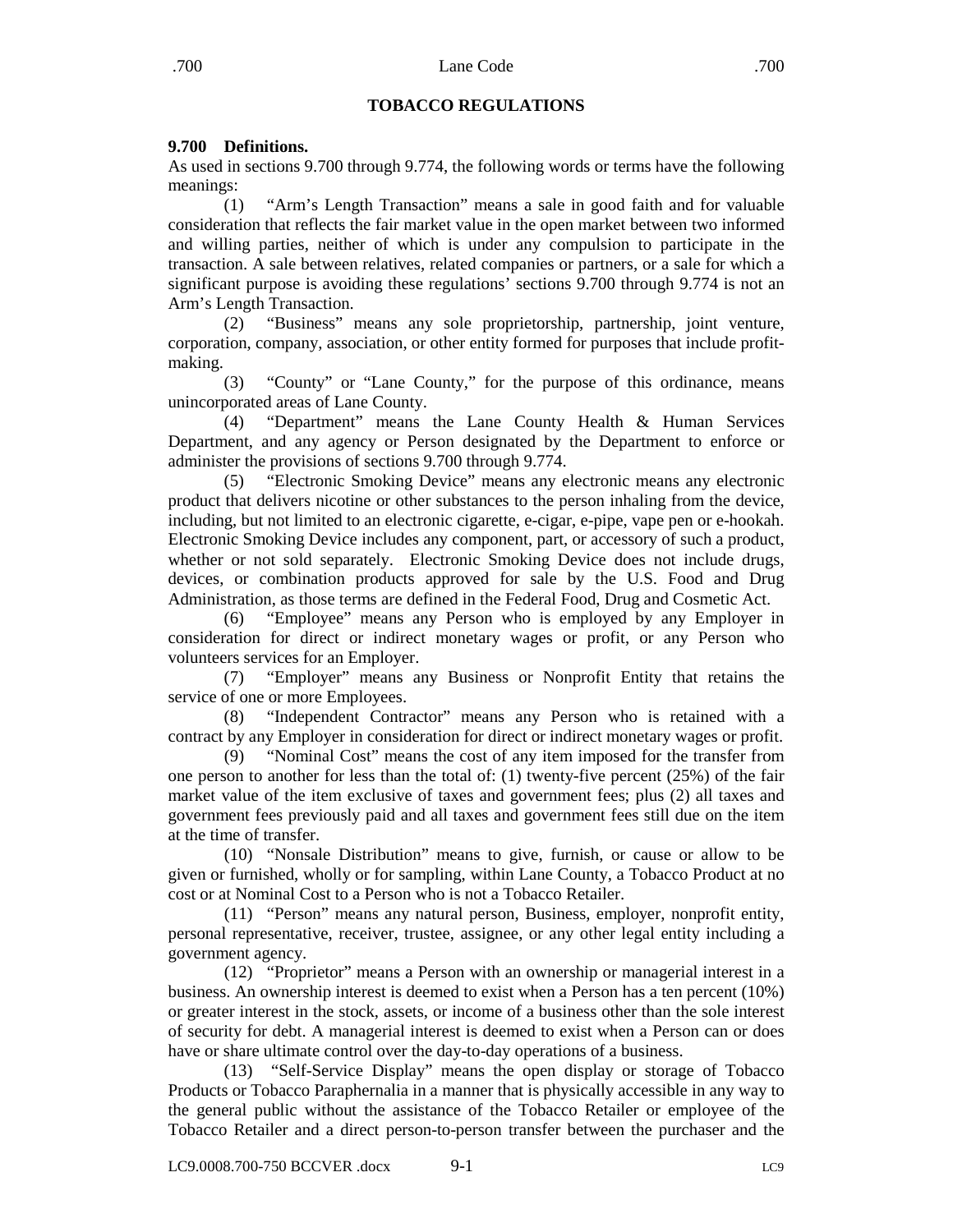Tobacco Retailer or employee of the Tobacco Retailer. A vending machine is a form of Self-Service Display.

(14) "Smoking" means inhaling, exhaling, burning, or carrying any lighted or heated cigar, cigarette, pipe, weed, plant, or other tobacco like product or substance in any manner or in any form. "Smoking" also includes the use of an Electronic Smoking Device which creates an aerosol, in any manner or in any form.

(15) "Tobacco Paraphernalia" means cigarette papers or wrappers, pipes, cigarette rolling machines, and any other item specifically designed for the consumption or preparation of Tobacco Products.

(16) "Tobacco Product" means any product that is made from or derived from tobacco, which contains nicotine or a similar substance, and is intended for human consumption or is likely to be consumed, whether smoked, heated, chewed, absorbed, dissolved, inhaled or ingested by any other means, including, but not limited to, a cigarette, a cigar, pipe tobacco, chewing tobacco, snuff, snus, or an Electronic Smoking Device. Tobacco product does not include drugs, devices, or combination products approved for sale by the U.S. Food and Drug Administration, as those terms are defined in the Federal Food, Drug and Cosmetic Act.

(17) "Tobacco Retailer" means any Person who holds a license to sell, offer for sale, or exchange or offer to exchange for any form of consideration, Tobacco Products or Tobacco Paraphernalia. "Tobacco Retailing" means the doing of any of these things. This definition is without regard to the quantity of tobacco, Tobacco Products, or Tobacco Paraphernalia sold, offered for sale, exchanged, or offered for exchange. *(Revised by Ordinance No. \_\_\_\_, Effective \_\_\_\_\_)*

#### **Electronic Smoking Devices and Minors**

#### <span id="page-3-0"></span>**9.705 Purpose and Findings.**

In addition to Oregon State regulations on the sale, possession, and use of tobacco and tobacco products to and by persons under 18 years of age, LC 9.700 through 9.774 are enacted to regulate the sale, possession, and use of Electronic Smoking Devices in Lane County to and by persons under 18 years of age.

Lane County passes this ordinance out of a desire to promote a wholesome environment where children are encouraged to make healthful choices that allow them to grow up to lead healthy, productive and prosperous lives. Nicotine is a highly addictive toxic substance, the use of which is initiated primarily by young people. Nicotine use is associated with the risk of numerous adverse health consequences, including increased susceptibility of addiction to other drugs of abuse and the use of tobacco, and with serious neurobehavioral problems and nicotine use in children of mothers that use during pregnancy. *(Revised by Ordinance No. \_\_\_\_, Effective \_\_\_\_\_)*

#### <span id="page-3-1"></span>**9.710 Requirements and Prohibitions.**

(1) Sale to minors prohibited. All Persons are prohibited from selling, giving or furnishing, or causing to be sold, given or furnished, an Electronic Smoking Device to a person under 18 years of age in any place within Lane County.

(2) Positive identification required. Tobacco Retailers are prohibited from selling, giving or furnishing an Electronic Smoking Device to a person who appears to be under 27 years of age without first examining identification to confirm that the recipient is at least 18 years of age.

(3) Self-Service Displays of Electronic Smoking Devices are prohibited.

(4) Nonsale Distribution Prohibited. All persons are prohibited from the Nonsale Distribution of any Electronic Smoking Device to a Person who is not a Retailer. *(Revised by Ordinance No. \_\_\_\_, Effective \_\_\_\_\_)*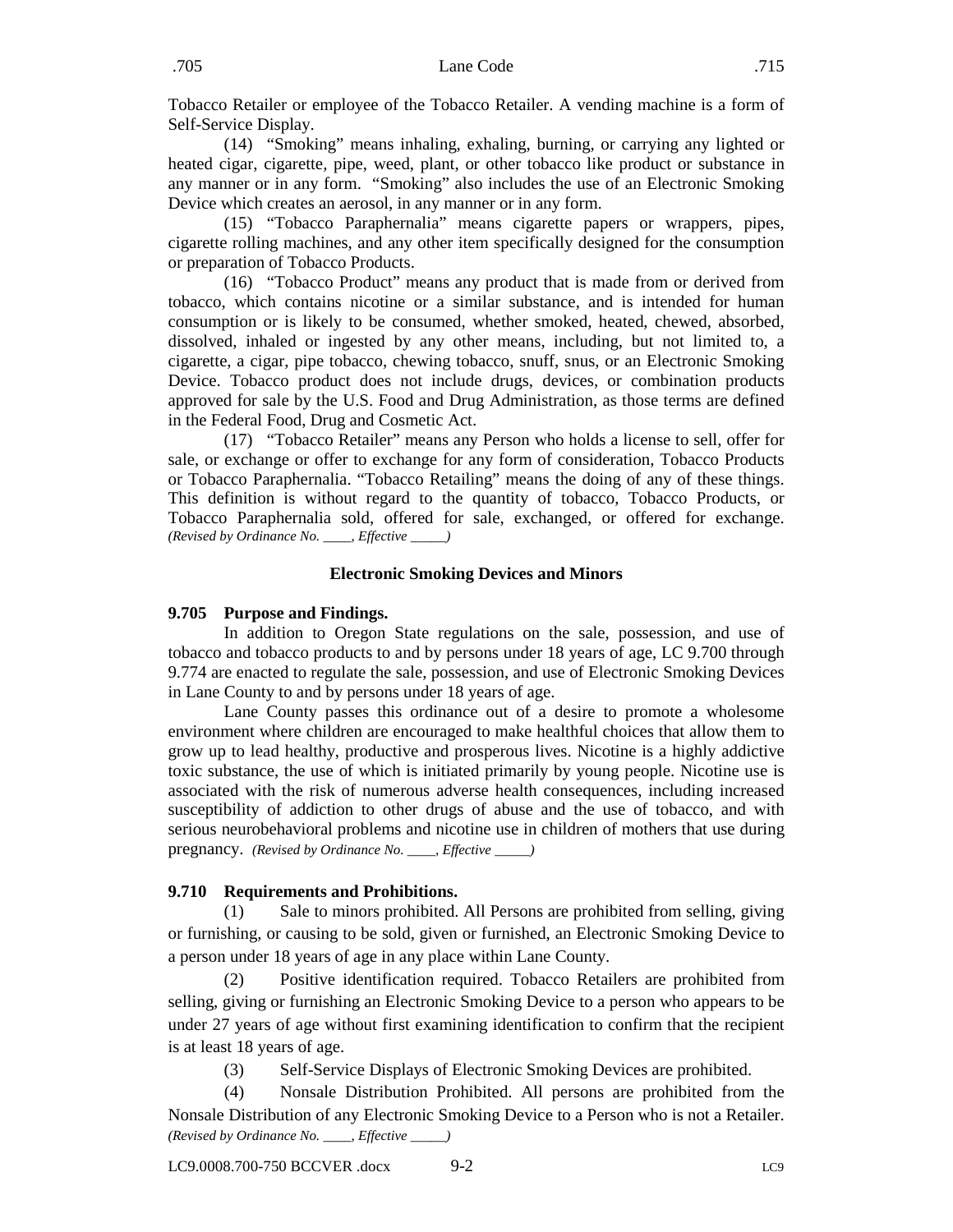# <span id="page-4-0"></span>**9.715 Possession, Distribution and Use by Minors.**

(1) It is unlawful for any person under 18 years of age to possess, receive, purchase, sell, distribute, use or consume Electronic Smoking Devices. It is unlawful for any person under 18 years of age to have personal possession of an Electronic Smoking Device, except when such minor is in a private residence accompanied by the parent or guardian of the minor and with the consent of such parent or guardian.

(2) A minor acting under the supervision of an authorized adult may purchase, attempt to purchase or acquire Electronic Smoking Devices for the purpose of testing compliance with local law or Tobacco Retailer management policy limiting or regulating the delivery of Electronic Smoking Devices to minors. *(Revised by Ordinance No. \_\_\_\_, Effective \_\_\_\_\_)*

## <span id="page-4-1"></span>**9.720 Non-Retaliation.**

Under the County's enforcement efforts, Persons, Tobacco Retailers, and Employers are prohibited from intimidating, threatening any reprisal, or effecting any reprisal, for the purpose of retaliating against another Person that seeks to attain compliance with LC 9.710 to 9.725. *(Revised by Ordinance No. \_\_\_\_, Effective \_\_\_\_\_)*

## <span id="page-4-2"></span>**9.725 Penalties and Enforcement.**

(1) The penalty and enforcement provisions are cumulative and in addition to any other remedies available at law or in equity.

(2) Violations of LC 9.710 to 9.720 are subject to a civil action brought by Lane County, punishable by a civil fine not less than one hundred dollars (\$100) and not exceeding one thousand dollars (\$1,000) per violation.

(3) Causing, permitting, aiding, abetting, or concealing a violation of any provision of LC9.710 to 9.720 constitutes a violation of those sections.

(4) In addition to other remedies provided by this section 9.725, the county can seek appropriate, equitable relief including but not limited to, administrative or judicial nuisance abatement proceedings, civil or criminal code enforcement proceedings and injunctive relief. A person who is convicted of a first violation of subsections (1) or (2) of LC 9.715 may be ordered to appear in teen court or participate in a tobacco education program or a tobacco use cessation program. A person who is convicted of a second or subsequent violation of subsections (1) or (2) of LC 9.715 is subject to a civil action brought by Lane County, punishable by a civil fine not less than one hundred dollars (\$100) and not exceeding one thousand dollars (\$1,000) per violation. *(Revised by Ordinance No. \_\_\_\_, Effective \_\_\_\_\_)*

## **Tobacco Retail Licensing and Sale Regulations Ordinance**

#### <span id="page-4-3"></span>**9.752 Requirements and Prohibitions.**

(1) A person commits a violation of these Tobacco Retail Licensing and Sale Regulations (LC 9.752 to 9.774) if the Person knowingly engages in the following conduct:

(a) Selling, offering for sale, or exchanging or offering to exchange for any form of consideration, Tobacco Products or Tobacco Paraphernalia in Lane County without first obtaining and maintaining a valid Tobacco Retailer's license under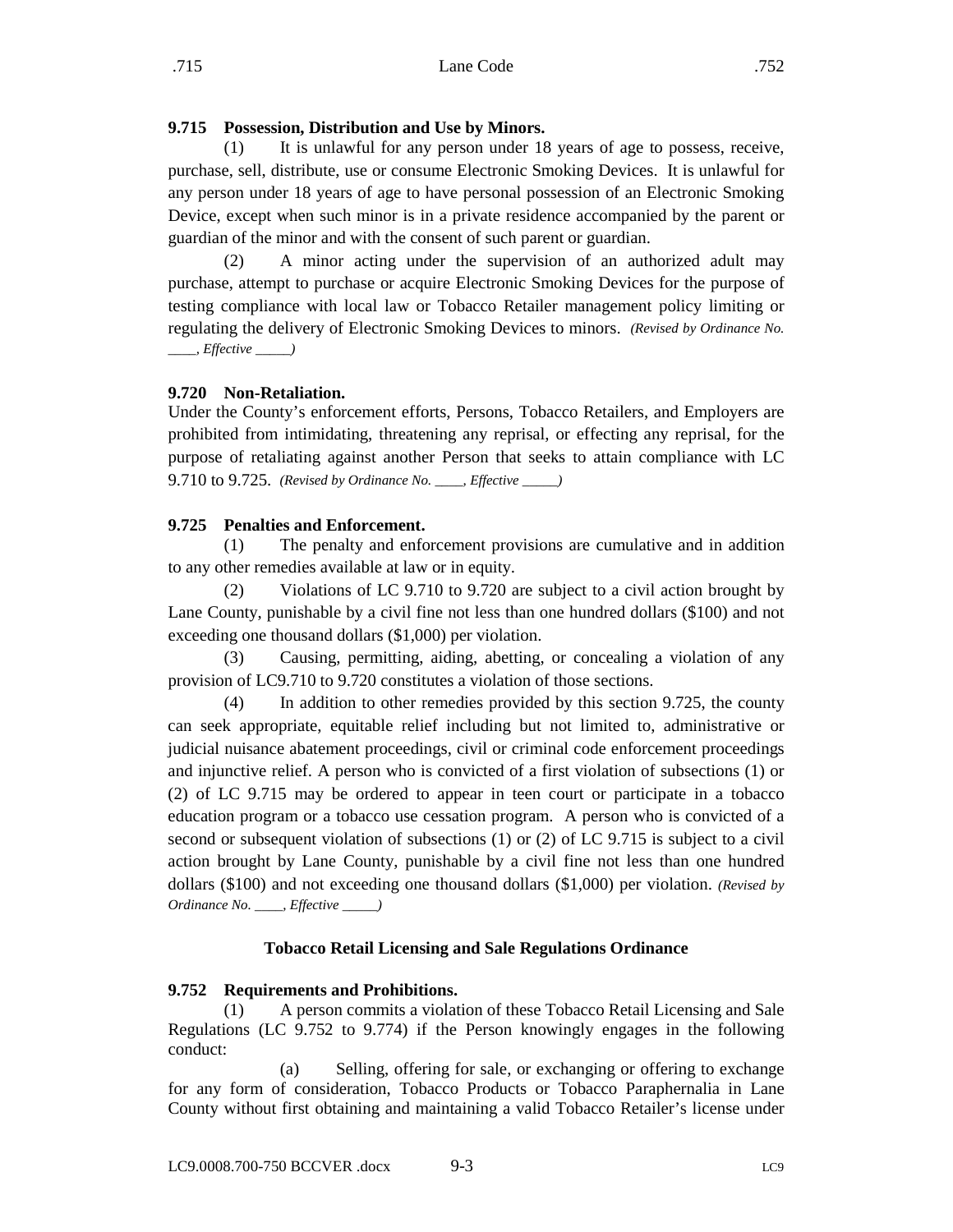LC 9.752 to 9.774 for each location at which that activity is to occur. Tobacco Retailing without a valid Tobacco Retailer's license is a nuisance as a matter of law.

(b) Violating any local, state, or federal law applicable to Tobacco Products, Tobacco Paraphernalia, or Tobacco Retailing in the course of Tobacco Retailing or in the operation of the business or maintenance of the location for which a license was issued. Failing to ensure that Employees know how to comply with tobacco control laws. Tobacco Retailers can be held responsible for violations committed by Employees.

(c) Failing to prominently display a Tobacco Retailer license in a publicly visible location at the licensed location.

(d) Failing to examine the identification and confirm that the holder is at least 18 years of age, before selling or transferring Tobacco Products or Tobacco Paraphernalia to a natural person who appears to be under 27 years of age.

(e) Selling, giving, or furnishing, or causing to be sold, given or furnished, a Tobacco Product or Tobacco Paraphernalia to a natural person who is younger than 18 years of age.

(f) Permitting a natural person who is younger than 18 years of age or younger than the minimum age established by state law for the purchase or possession of Tobacco Products to sell, offer for sale, or exchange or offer to exchange for any form of consideration, Tobacco Products or Tobacco Paraphernalia.

(g) Engaging in Tobacco Retailing by means of a Self-Service Display.

(h) Without a valid Tobacco Retailer license, including a license that has been suspended or revoked, failing to keep all Tobacco Products and Tobacco Paraphernalia out of public view. The public display of Tobacco Products or Tobacco Paraphernalia in violation of this subsection constitutes Tobacco Retailing without a valid license under LC 9.772.

(i) Without a valid Tobacco Retailer license, including a license that has been suspended or revoked, displaying any advertisement relating to Tobacco Products or Tobacco Paraphernalia that promotes the sale or distribution of such products from the Tobacco Retailer's location or that could lead a reasonable consumer to believe that such products can be obtained at that location.

(j) Engaging in the Nonsale Distribution of Tobacco Products or Tobacco Paraphernalia in Lane County.

(k) Honoring or accepting a price reduction instrument in any transaction related to the sale of Tobacco Products or Tobacco Paraphernalia to a consumer.

(l) Selling or offering for sale Tobacco Products or Tobacco Paraphernalia to a consumer through any multi-package discount or otherwise provide to a consumer any Tobacco Products or Tobacco Paraphernalia for less than the listed price in exchange for the purchase of any other Tobacco Products or Tobacco Paraphernalia by the consumer.

(m) Selling, offering for sale, or otherwise providing any product other than Tobacco Products or Tobacco Paraphernalia to a consumer for less than the listed price in exchange for the purchase of Tobacco Products or Tobacco Paraphernalia by the consumer.

(n) Selling, offering for sale, or otherwise providing Tobacco Products or Tobacco Paraphernalia to a consumer for less than the listed price.

(o) Failing to conspicuously post a tobacco health warning approved by the Department in an area visible to all customers.

(p) Failing to conspicuously post signage provided by the Department that discloses current referral information about the Oregon Tobacco Quitline 1-800-QUIT-NOW.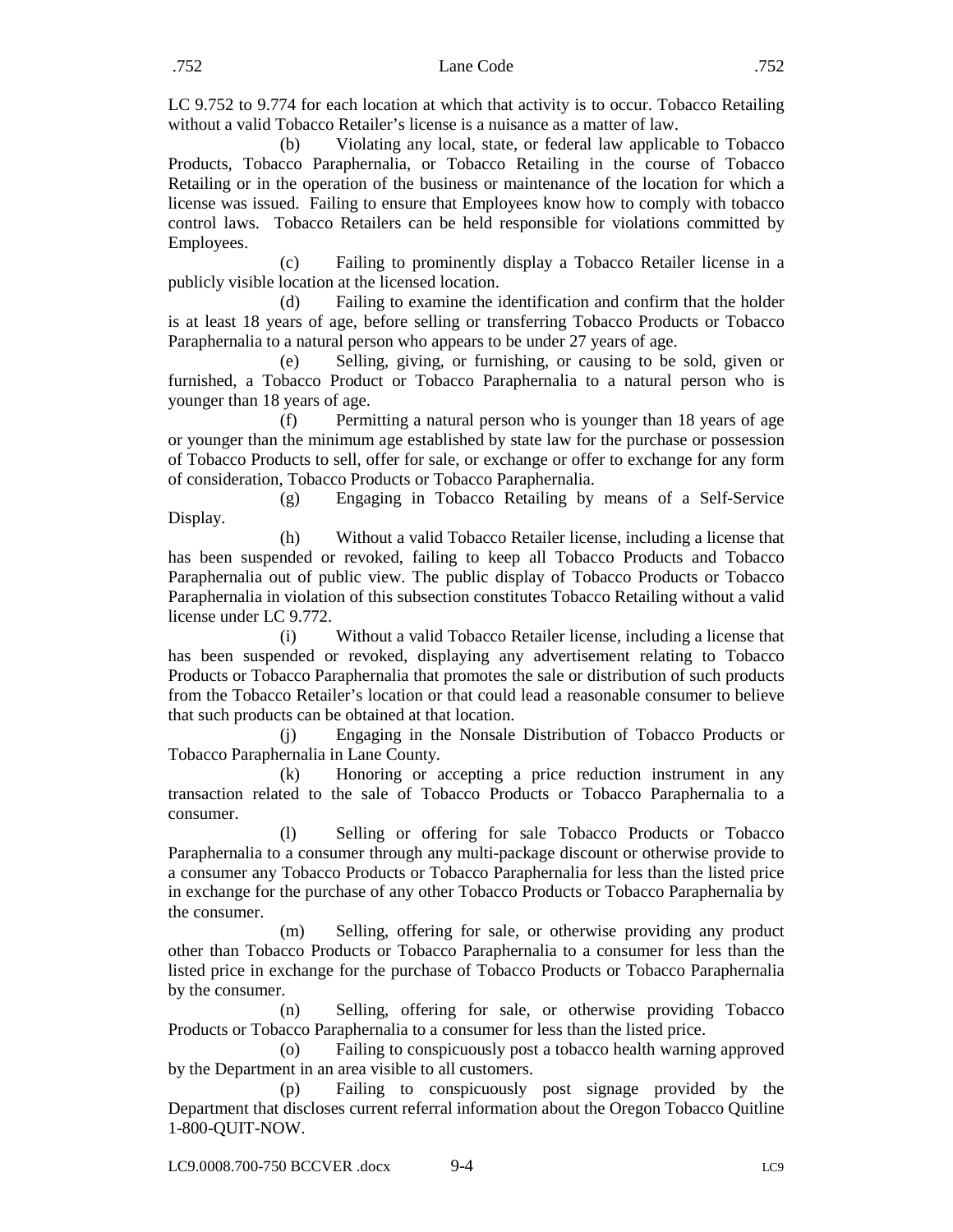(q) Engaging in Tobacco Retailing within 1000 feet of any school, child care center, or other establishment serving children or from other than a fixed retail location in violation of 9.754 below

(2) Tobacco Retailer's will be eligible for an incentive program reducing the annual license fee by \$75 if they: 1) have no tobacco retail violations in the previous year and 2) use a cash register that reads the magnetic strip on drivers' licenses to verify age. *(Revised by Ordinance No. \_\_\_\_, Effective \_\_\_\_\_)*

# <span id="page-6-0"></span>**9.754 Limits on Eligibility for a Tobacco Retailer License.**

(1) WITHIN 1,000 FEET OF ESTABLISHMENTS SERVING CHILDREN. No license will be issued to a Tobacco Retailer located "within 1,000 feet of any school, child care center, and other establishments that serve children" as follows:

(a) Except as provided in subsection (ii), no Tobacco Retailer license will be issued within one thousand (1,000) feet of a Youth-Populated Area as measured by a straight line from the nearest point of the property line of the parcel on which the Youth-Populated Area is located to the nearest point of the property line of the parcel on which the applicant's business is located. For the purposes of this subsection, a "Youth-Populated Area" means a parcel in Lane County that is occupied by:

(i) a private or public kindergarten, elementary, middle, junior high, or high school;

- (ii) a library open to the public;
- (iii) a playground open to the public;

(iv) a youth center, defined as a facility where children, ages 6 to 17, inclusive, come together for programs and activities;

(v) a recreation facility open to the public, defined as an area, place, structure, or other facility that is used either permanently or temporarily for community recreation, even though it may be used for other purposes. "Recreation facility" includes, but is not limited to, a gymnasium, playing court, playing field, and swimming pool;

(vi) an arcade open to the public;

(vii) a park open to the public or to all the residents of a private

(viii) a licensed child-care facility or preschool;

(b) A Tobacco Retailer in operation as of October 21, 2014 is exempt from the requirements of section (1) above.

(2) MOBILE VENDING. Tobacco Retailing is only permitted at a fixed location. For example, Tobacco Retailing by natural persons on foot or from vehicles or mobile units is prohibited. *(Revised by Ordinance No. \_\_\_\_, Effective \_\_\_\_\_)*

# <span id="page-6-1"></span>**9.756 Application Procedure.**

community;

Application for a Tobacco Retailer's license must be submitted in the name of each Proprietor proposing to conduct retail tobacco sales and will be signed by each Proprietor or an authorized agent thereof.

(1) It is the responsibility of each Proprietor to be informed regarding all laws applicable to Tobacco Retailing, including those laws affecting the issuance of a Tobacco Retailer's license. The Proprietor will also train all employees in the applicable laws, and is required to provide proof of training with annual recertification.

(2) No Proprietor may rely on the issuance of a license as a determination by the County that the Proprietor has complied with all laws applicable to Tobacco Retailing. A license issued contrary to LC 9.758, contrary to any other law, or on the basis of false or misleading information supplied by a Proprietor will be revoked pursuant to LC 9.770. Nothing in LC 9.758 will be construed to vest in any Person obtaining and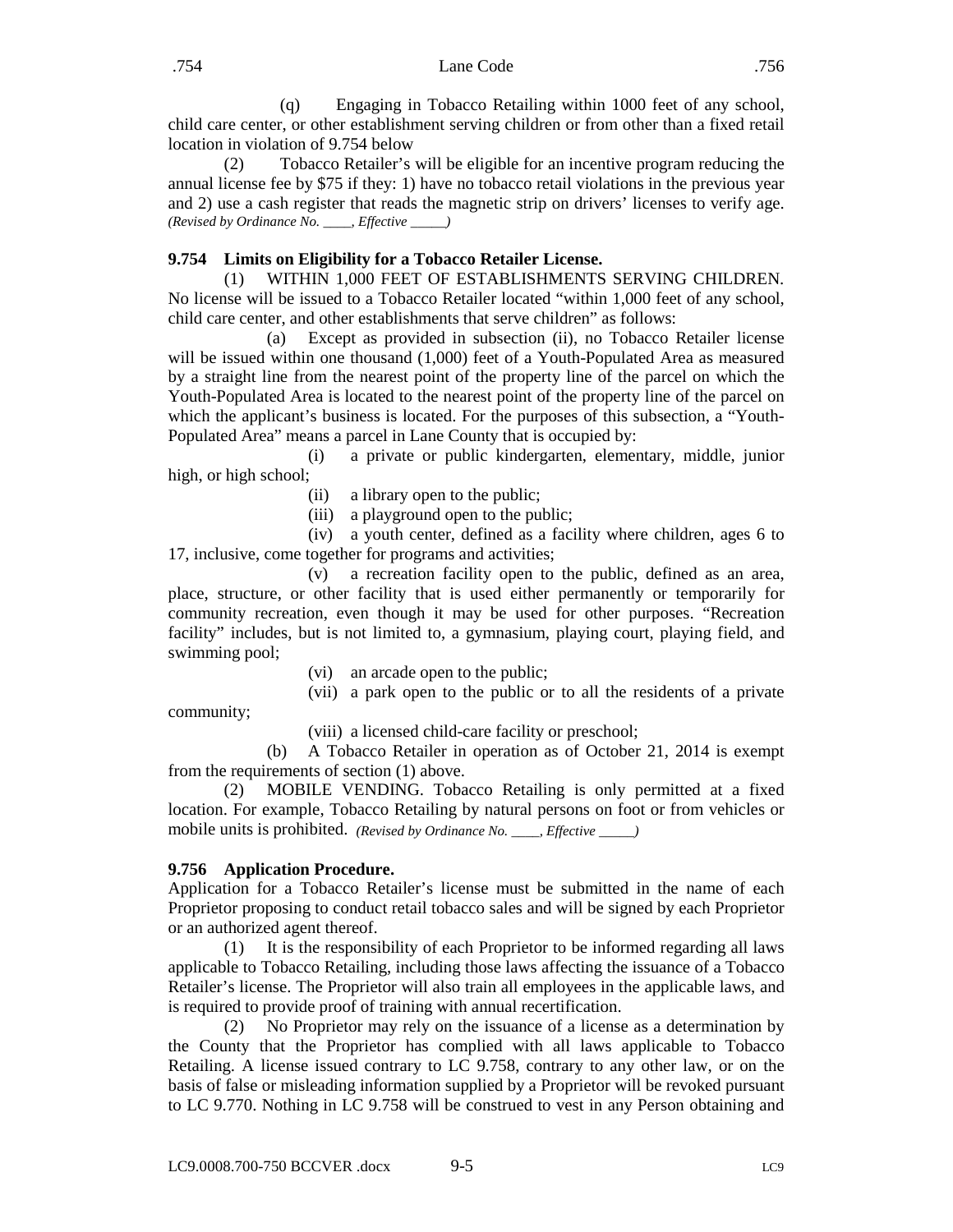maintaining a Tobacco Retailer's license any status or right to act as a Tobacco Retailer in contravention of any provision of law.

(3) All applications will be submitted on a form supplied by the Department and will contain the following information:

(a) The name, address, and telephone number of each Proprietor of the business seeking a license.

(b) The business name, address, and telephone number of the single fixed location for which a license is sought.

(c) A single name and mailing address authorized by each Proprietor to receive all communications and notices (the "Authorized Address") required by, authorized by, or convenient to the enforcement of LC 9.752 to 9.774. If an Authorized Address is not supplied, each Proprietor will be understood to consent to the provision of notice at the business address specified in subparagraph (b) above.

(d) Whether or not any Proprietor or any agent of the Proprietor has admitted violating, or has been found to have violated, LC 9.752 to 9.774 and, if so, the dates and locations of all such violations within the previous five years.

(4) Such other information as the Department deems necessary for the administration or enforcement of LC 9.752 to 9.774 as specified on the application form required by this section.

(5) A licensed Tobacco Retailer must inform the Department in writing of any change in the information submitted on an application for a Tobacco Retailer's license within ten  $(10)$  business days of a change.

(6) All information specified in an application pursuant to this section is subject to disclosure under the Oregon Public Records Act or any other applicable law, subject to the laws' exemptions. *(Revised by Ordinance No. \_\_\_\_, Effective \_\_\_\_\_)*

## <span id="page-7-0"></span>**9.758 Issuance of License.**

Upon the receipt of a complete application for a Tobacco Retailer's license and the license fee required by LC 9.766, the Department will issue a license to the applicant that demonstrates by substantial evidence that one or more of the following bases for denial does not exist:

(1) The information presented in the application is inaccurate or false. Intentionally supplying inaccurate or false information will be a violation punishable under LC 9.774.

(2) The application seeks authorization for Tobacco Retailing at a location for which LC 9.754 prohibits issuance of Tobacco Retailer licenses.

(3) The application seeks authorization for Tobacco Retailing for a Proprietor to whom LC 9.752 to 9.772 prohibits a license to be issued.

(4) The application seeks authorization for Tobacco Retailing that is prohibited or unlawful pursuant to this Code or that is unlawful pursuant to any other law. *(Revised by Ordinance No. \_\_\_\_, Effective \_\_\_\_\_)*

## <span id="page-7-1"></span>**9.760 License Renewal and Expiration.**

(1) RENEWAL OF LICENSE. A Tobacco Retailer's license is invalid if the appropriate fee has not been timely paid in full or if the term of the license has expired. The term of a Tobacco Retailer license is one year. Each Tobacco Retailer will apply for the renewal of his or her Tobacco Retailer's license and submit the license fee no later than thirty days prior to expiration of the term.

(2) EXPIRATION OF LICENSE. A Tobacco Retailer's license that is not timely renewed expires at the end of its term. To renew a license not timely renewed pursuant to subparagraph (a), the Proprietor must:

- (a) Submit the license fee and application renewal form; and
- (b) Submit a signed affidavit affirming that the Proprietor: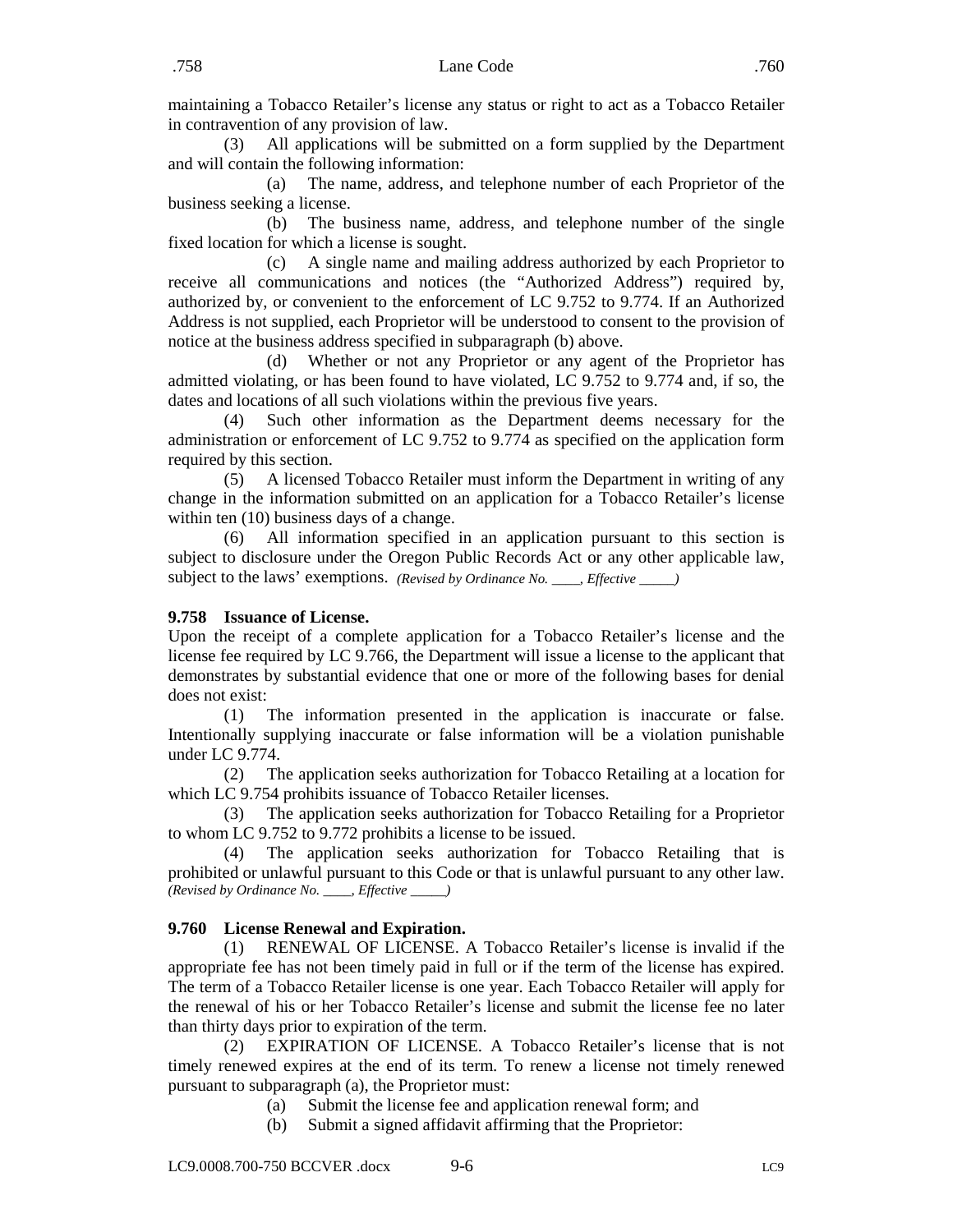(i) has not sold and will not sell or display any Tobacco Product or Tobacco Paraphernalia after the license expiration date and before the license is renewed; or

(ii) Has waited the period of time required by LC 9.772 for Tobacco Retailing without a valid license before seeking renewal of the license. *(Revised by Ordinance No. \_\_\_\_, Effective \_\_\_\_\_)*

## <span id="page-8-0"></span>**9.762 Licenses Nontransferable.**

(1) A Tobacco Retailer's license may not be transferred from one Person to another or from one location to another. A new Tobacco Retailer's license is required whenever a Tobacco Retailing location has a change in Proprietor(s).

(2) Notwithstanding any other provision of LC 9.752 to 9.774, prior violations at a location will continue to be counted against a location and license ineligibility periods will continue to apply to a location unless:

(a) The location has been transferred to new Proprietor(s) in an Arm's Length Transaction; and

(b) The new Proprietor(s) provide the County with clear and convincing evidence that the new Proprietor(s) have acquired or are acquiring the location in an Arm's Length Transaction. *(Revised by Ordinance No. \_\_\_\_, Effective \_\_\_\_\_)*

## <span id="page-8-1"></span>**9.764 License Conveys a Limited, Conditional Privilege.**

Nothing in LC 9.752 to 9.774 grants any Person obtaining and maintaining a Tobacco Retailer's license any status or right other than the limited conditional privilege to act as a Tobacco Retailer at the location in the County identified on the face of the license. Nothing in LC 9.752 to 9.774 renders inapplicable, supersedes, or applies in lieu of any other provision of applicable law, including but not limited to, any provision of this Code, or any condition or limitation on smoking in an enclosed place of employment under ORS 433.847and OAR 333-015-0068 or other federal or local ordinances. Obtaining a Tobacco Retailer's license does not make the Tobacco Retailer a certified smoke shop under ORS 433.847and OAR 333-015-0068. *(Revised by Ordinance No. \_\_\_\_, Effective \_\_\_\_\_)*

#### <span id="page-8-2"></span>**9.766 Fee for License.**

The fee to issue or to renew a Tobacco Retailer's license will be set annually by Order of the Board of Commissioners. The fee will be calculated so as to recover the cost of both the administration and enforcement of this Code, including the cost of issuing the license, administering the license program, Tobacco Retailer and community education, Tobacco Retailer inspection and compliance checks, documentation of violations, adjudications, convictions, and prosecution of violators. All fees are nonrefundable except as required by law and are permitted to be used exclusively to fund the program. Fees will not be prorated. *(Revised by Ordinance No. \_\_\_\_, Effective \_\_\_\_\_)*

## <span id="page-8-3"></span>**9.768 Compliance Monitoring.**

(1) The Department will monitor compliance with LC 9.752 to 9.774and may designate any number of additional Persons to assist monitoring compliance. In addition, any peace officer may enforce the penal provisions of LC 9.752 to 9.774.

(2) The Department will endeavor to inspect each Tobacco Retailer at least one time per twelve month period. Nothing in this paragraph creates a right of action in any licensee or other Person against the County or its agents.

(3) The County will not enforce any law establishing a minimum age for Tobacco purchases or possession against a natural person serving as a Youth Decoy. A Youth Decoy is a natural person under the age of 18 who: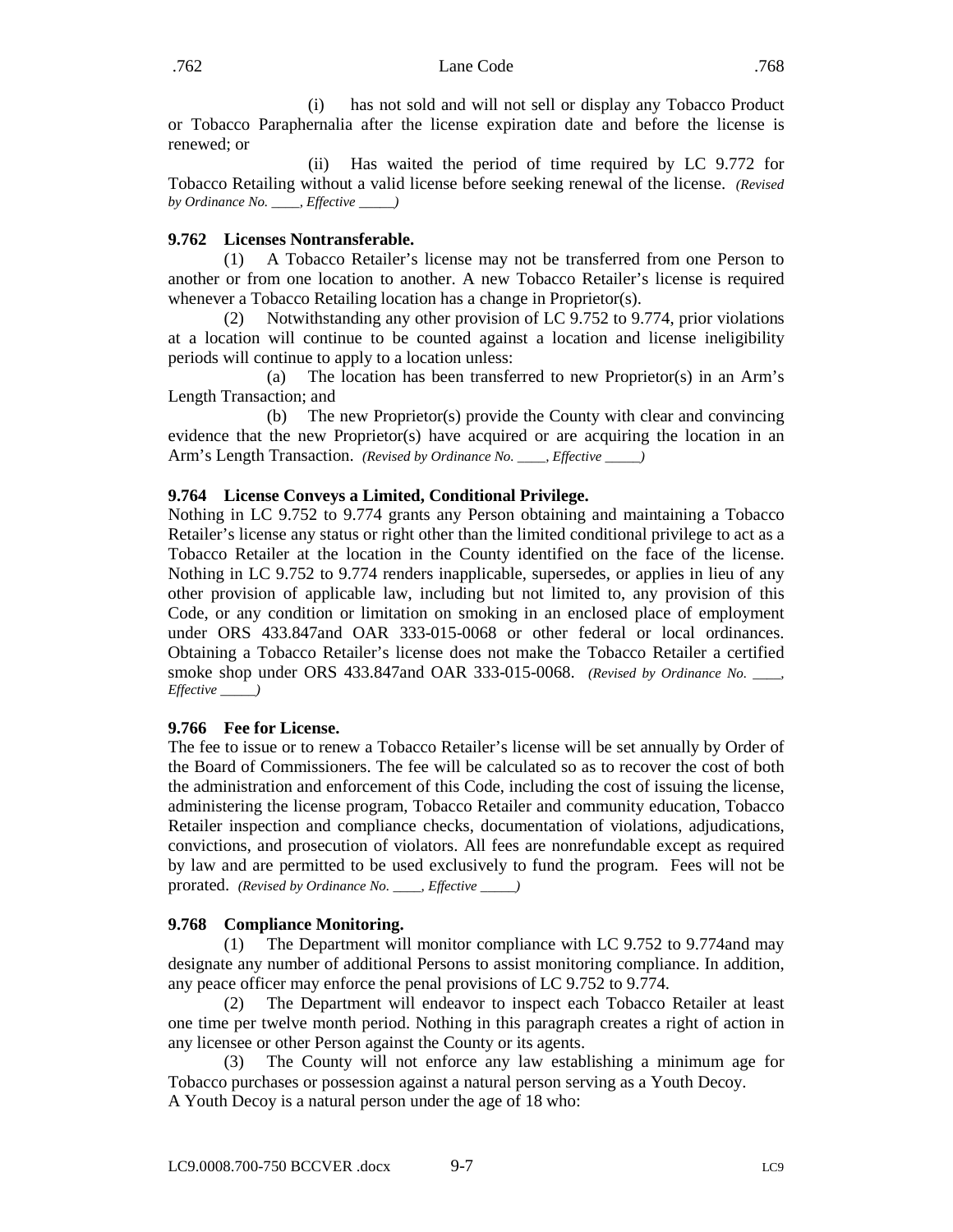(a) Is participating in an inspection supervised by a peace officer, code enforcement official, or the Person designated by the County to monitor compliance with LC 9.752;

(b) Is acting as an agent of a Person designated by the County to monitor compliance with LC 9.752; or

(c) Is participating in an inspection funded in part, either directly or indirectly through subcontracting, by the Department or the Oregon Health Authority. *(Revised by Ordinance No. \_\_\_\_, Effective \_\_\_\_\_)*

## <span id="page-9-0"></span>**9.770 Suspension or Revocation of License.**

(1) SUSPENSION OR REVOCATION OF LICENSE FOR VIOLATION. In addition to any other penalty authorized by law, a Tobacco Retailer's license will be suspended or revoked if any court of competent jurisdiction determines, or the Department finds based on a preponderance of the evidence, after the licensee is afforded notice and an opportunity to be heard, that the licensee, or any of the licensee's agents or employees, has violated any of the requirements, conditions, or prohibitions of LC 9.752 to 9.774 or has pleaded guilty, "no contest" or its equivalent, or admitted to a violation of any law designated in LC 9.764 above.

(a) Upon a finding by the Department of a first violation of LC 9.752 to 9.772 at a location within any sixty-month period, the license will be suspended for thirty days.

(b) Upon a finding by the Department of a second violation of LC 9.752 to 9.772 at a location within any sixty-month period, the license will be suspended for ninety days.

(c) Upon a finding by the Department of a third violation of LC 9.752 to 9.772 at a location within any sixty-month period, the license will be suspended for one year.

(d) Upon a finding by the Department of four or more violations of LC 9.752 to 9.772 at a location within any sixty-month (60) period, the license will be revoked.

(2) APPEAL OF SUSPENSION OR REVOCATION. A decision of the Department to suspend or revoke a license is appealable to the Director of the Department and any appeal must be filed in writing with the Director within ten days of mailing of the Department's decision. If such an appeal is timely made, it will stay enforcement of the appealed action. An appeal to the Director is not available for a revocation made pursuant to subsection (3) below.

(3) REVOCATION OF LICENSE WRONGLY ISSUED. A Tobacco Retailer's license will be revoked if the Department finds, after the licensee is afforded notice and an opportunity to be heard, that one or more of the bases for denial of a license under Section 9.758 existed at the time application was made or at any time before the license issued. The decision by the Department will be the final decision of the County. Such a revocation will be without prejudice to the filing of a new license application. *(Revised by Ordinance No. \_\_\_\_, Effective \_\_\_\_\_)*

## <span id="page-9-1"></span>**9.772 Tobacco Retailing Without a Valid License.**

(1) In addition to any other penalty authorized by law, if a court of competent jurisdiction determines, or the Department finds based on a preponderance of evidence, after notice and an opportunity to be heard, that any Person has engaged in Tobacco Retailing at a location without a valid Tobacco Retailer's license, either directly or through the Person's agents or employees, the Person will be ineligible to apply for, or to be issued, a Tobacco Retailer's license as follows:

(a) After a first violation of this section at a location within any sixtymonth period, no new license may issue for the Person or the location (unless ownership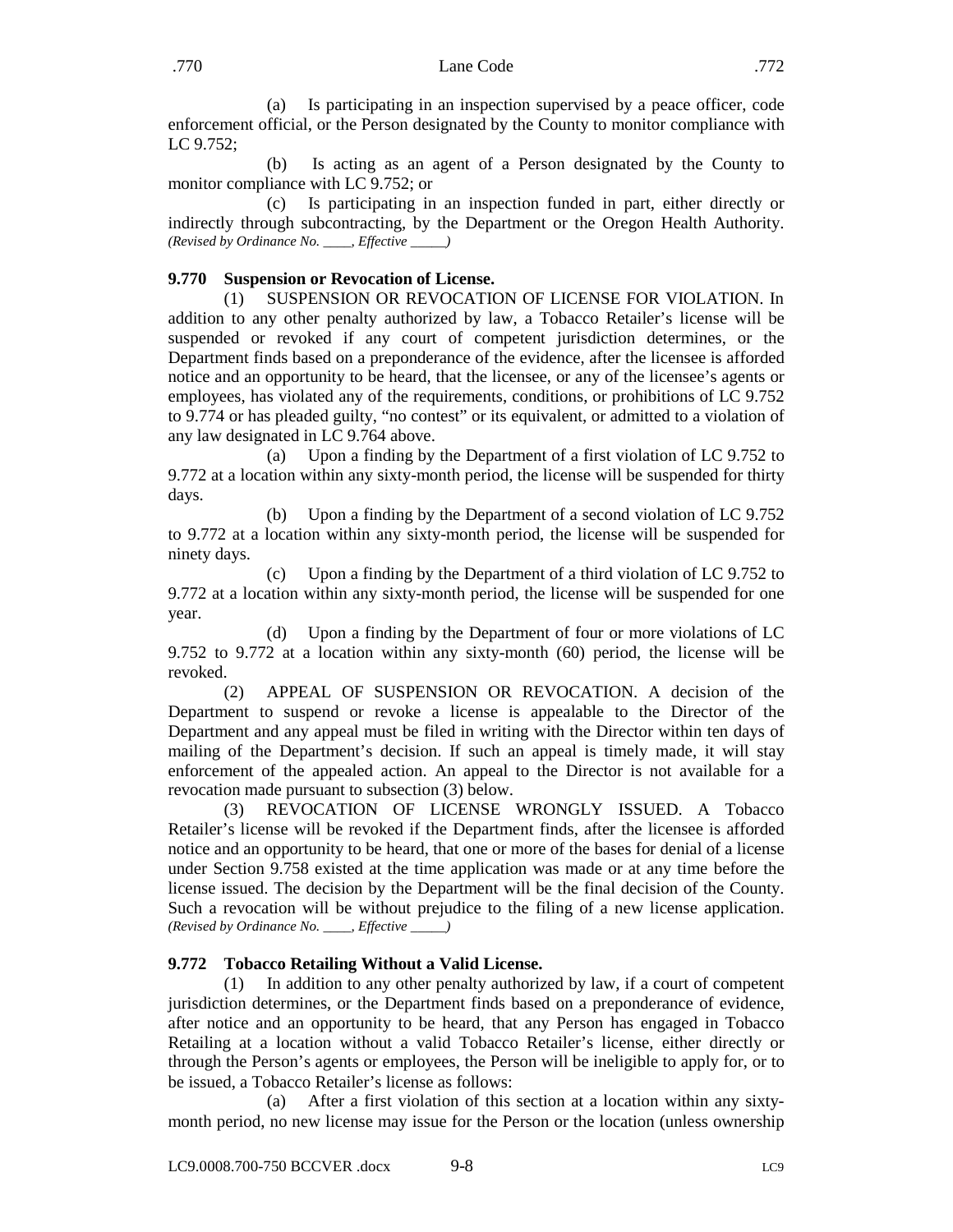of the business at the location has been transferred in an Arm's Length Transaction), until thirty days have passed from the date of the violation.

(b) After a second violation of this section at a location within any sixtymonth period, no new license may issue for the Person or the location (unless ownership of the business at the location has been transferred in an Arm's Length Transaction), until ninety days have passed from the date of the violation.

(c) After of a third or subsequent violation of this section at a location within any sixty-month period, no new license may issue for the Person or the location (unless ownership of the business at the location has been transferred in an Arm's Length Transaction), until five years have passed from the date of the violation.

(2) Tobacco Products and Tobacco Paraphernalia offered for sale or exchange in violation of this section are subject to seizure by the Department or any peace officer and will be forfeited after the licensee and any other owner of the Tobacco Products and Tobacco Paraphernalia seized is given reasonable notice and an opportunity to demonstrate that the Tobacco Products and Tobacco Paraphernalia were not offered for sale or exchange in violation of LC 9.752 to 9.772. The decision by the Department may be appealed under LC 9.770. Forfeited Tobacco Products and Tobacco Paraphernalia will be destroyed after all internal appeals have been exhausted and the time in which to seek judicial review pursuant to Oregon law has expired without the filing of a lawsuit or, if such a suit is filed, after judgment in that suit becomes final.

(3) For the purposes of the civil remedies provided in LC 9.774 the following constitute separate violations:

(a) Each day on which a Tobacco Product or Tobacco Paraphernalia is offered for sale in violation of LC 9.752 to 9.772; or

(b) Each instance in which an individual retail Tobacco Product or item of Tobacco Paraphernalia distributed, sold, or offered for sale in violation of LC 9.752 to 9.772. *(Revised by Ordinance No. \_\_\_\_, Effective \_\_\_\_\_)*

#### <span id="page-10-0"></span>**9.774 Penalties and Additional Remedies.**

(1) The remedies provided by this section are cumulative and in addition to any other remedies available at law or in equity.

(2) Violations of LC 9.752 to 9.772 are punishable by a fine per violation as follows: after a first violation, a \$500 file; after a second violation, a \$1,000 fine; after a third violation, a \$1,500 fine. Those in violation will be responsible for all costs associated with prosecutions of violations.

(3) Causing, permitting, aiding, abetting, or concealing a violation of any provision of LC 9.752 to 9.772 is punishable according to subsection (3) above.

(4) Violations of LC 9.752 to 9.772 are hereby declared to be public nuisances.

(5) In addition to other remedies provided by LC 9.752 to 9.772 or by other law, any violation of LC 9.752 to 9.772 may be remedied by a civil action including, for example, through administrative or judicial nuisance abatement proceedings, civil or criminal code enforcement proceedings, and suits for injunctive relief. *(Revised by Ordinance No. \_\_\_\_, Effective \_\_\_\_\_)*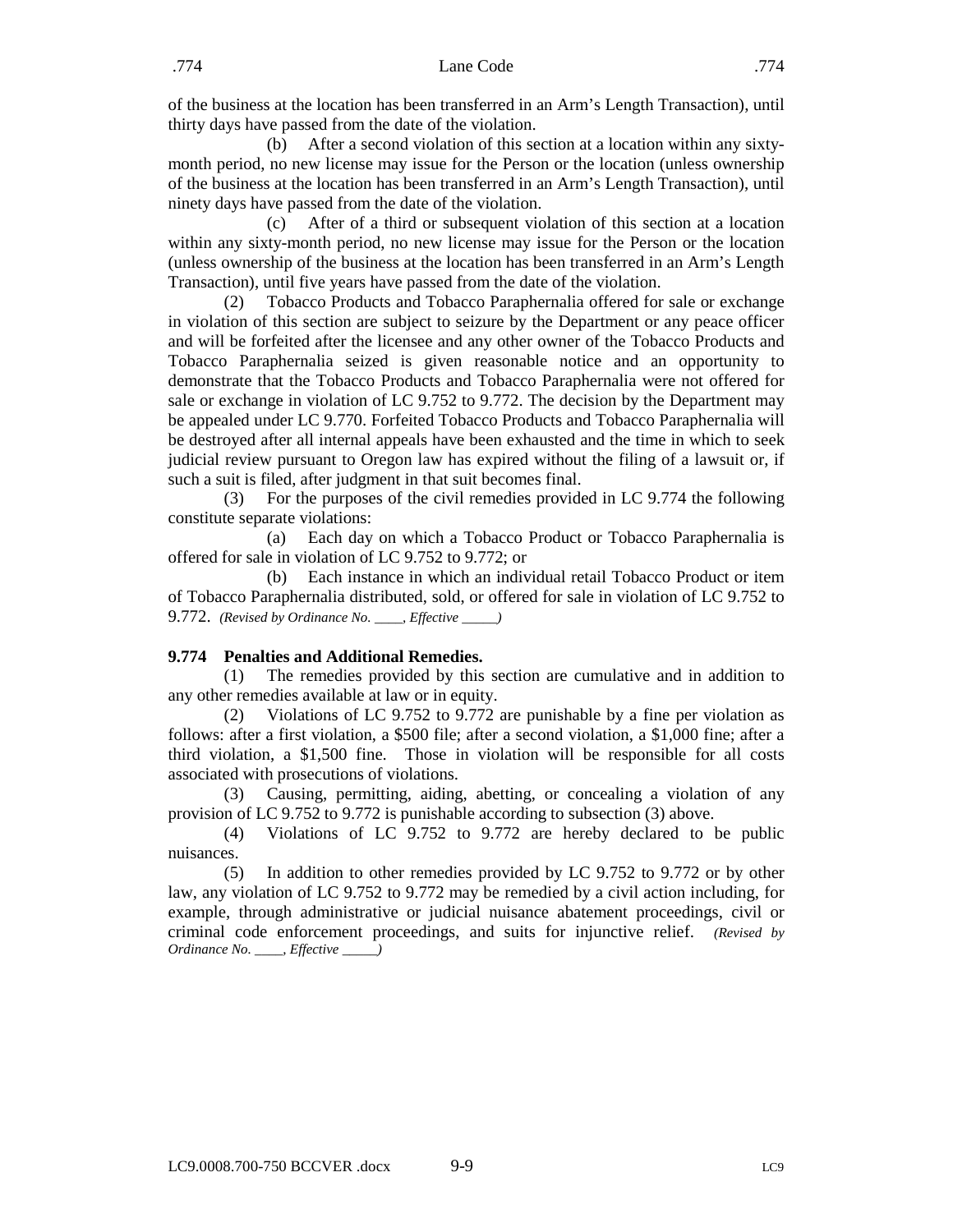## Lane Code CHAPTER 9 CONTENTS

## [TOBACCO REGULATIONS](#page-12-0)

- 9.700 [Definitions.](#page-12-1)
- 9.705 [Purpose and Findings.](#page-13-0)
- 9.710 [Requirements and Prohibitions.](#page-14-0)
- 9.715 [Possession, Distribution and Use by Minors.](#page-14-1)
- 9.720 [Non-Retaliation.](#page-14-2)
- 9.725 [Penalties and Enforcement.](#page-14-3)
- 9.752 [Requirements and Prohibitions.](#page-15-0)
- 9.754 [Limits on Eligibility for a Tobacco Retailer License.](#page-16-0)
- 9.756 [Application Procedure.](#page-17-0)
- 9.758 [Issuance of License.](#page-18-0)
- 9.760 [License Renewal and Expiration.](#page-18-1)
- 9.762 [Licenses Nontransferable.](#page-18-2)
- 9.764 [License Conveys a Limited, Conditional Privilege.](#page-19-0)
- 9.766 [Fee for License.](#page-19-1)
- 9.768 [Compliance Monitoring.](#page-19-2)
- 9.770 [Suspension or Revocation of License.](#page-20-0)
- 9.772 [Tobacco Retailing Without a Valid License.](#page-20-1)
- 9.774 [Penalties and Additional Remedies.](#page-21-0)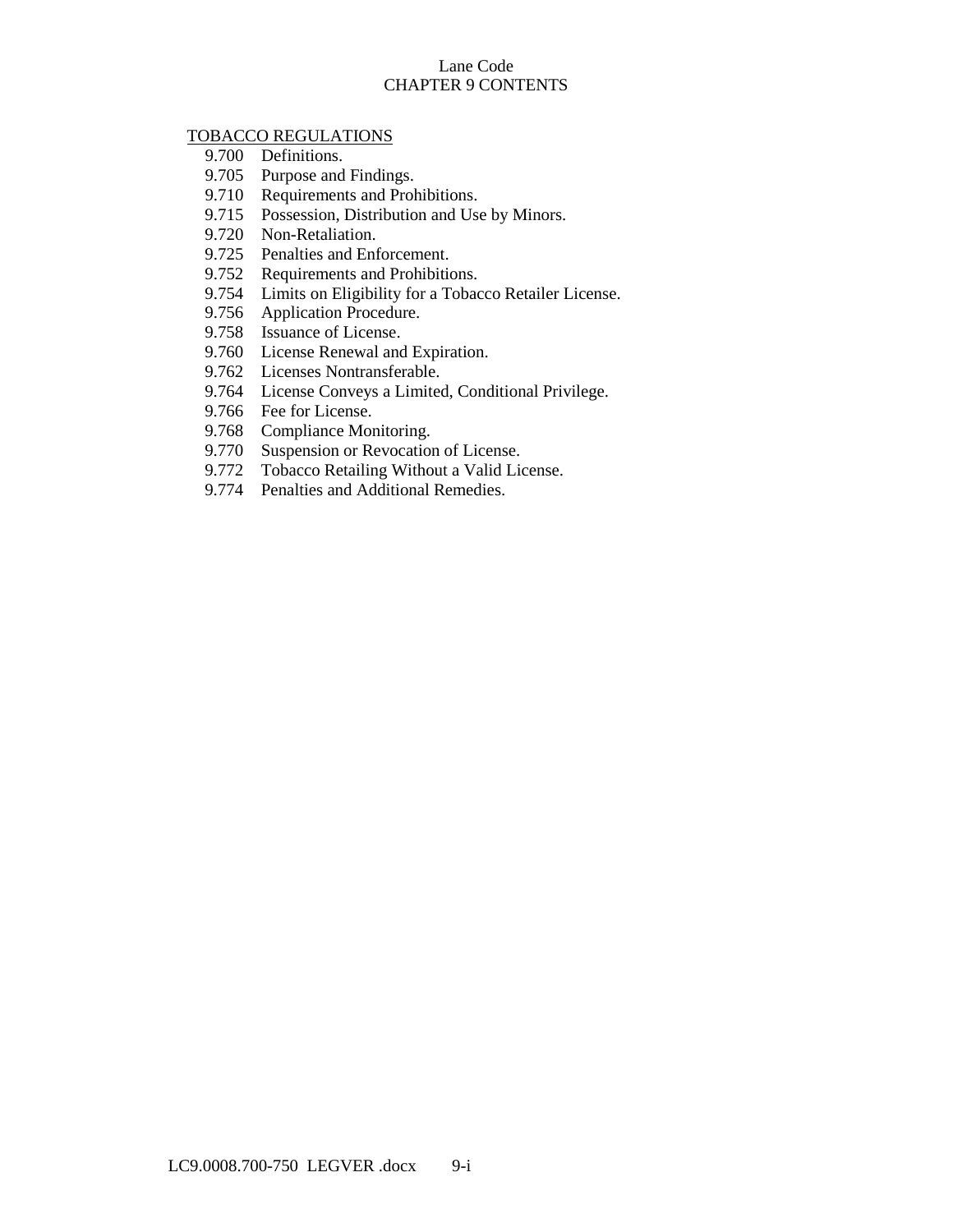#### **TOBACCO REGULATIONS**

<span id="page-12-1"></span><span id="page-12-0"></span>**9.700 Definitions.** 

**As used in sections 9.700 through 9.774, the following words or terms have the following meanings:**

**(1) "Arm's Length Transaction" means a sale in good faith and for valuable consideration that reflects the fair market value in the open market between two informed and willing parties, neither of which is under any compulsion to participate in the transaction. A sale between relatives, related companies or partners, or a sale for which a significant purpose is avoiding these regulations' sections 9.700 through 9.774 is not an Arm's Length Transaction.**

**(2) "Business" means any sole proprietorship, partnership, joint venture, corporation, company, association, or other entity formed for purposes that include profit-making.** 

**(3) "County" or "Lane County," for the purpose of this ordinance, means unincorporated areas of Lane County.**

**(4) "Department" means the Lane County Health & Human Services Department, and any agency or Person designated by the Department to enforce or administer the provisions of sections 9.700 through 9.774.**

**(5) "Electronic Smoking Device" means any electronic means any electronic product that delivers nicotine or other substances to the person inhaling from the device, including, but not limited to an electronic cigarette, e-cigar, e-pipe, vape pen or e-hookah. Electronic Smoking Device includes any component, part, or accessory of such a product, whether or not sold separately. Electronic Smoking Device does not include drugs, devices, or combination products approved for sale by the U.S. Food and Drug Administration, as those terms are defined in the Federal Food, Drug and Cosmetic Act.**

**(6) "Employee" means any Person who is employed by any Employer in consideration for direct or indirect monetary wages or profit, or any Person who volunteers services for an Employer.**

**(7) "Employer" means any Business or Nonprofit Entity that retains the service of one or more Employees.**

**(8) "Independent Contractor" means any Person who is retained with a contract by any Employer in consideration for direct or indirect monetary wages or profit.**

**(9) "Nominal Cost" means the cost of any item imposed for the transfer from one person to another for less than the total of: (1) twenty-five percent (25%) of the fair market value of the item exclusive of taxes and government fees; plus (2) all taxes and government fees previously paid and all taxes and government fees still due on the item at the time of transfer.**

**(10) "Nonsale Distribution" means to give, furnish, or cause or allow to be given or furnished, wholly or for sampling, within Lane County, a Tobacco Product at no cost or at Nominal Cost to a Person who is not a Tobacco Retailer.** 

**(11) "Person" means any natural person, Business, employer, nonprofit entity, personal representative, receiver, trustee, assignee, or any other legal entity including a government agency.**

**(12) "Proprietor" means a Person with an ownership or managerial interest in a business. An ownership interest is deemed to exist when a Person has a**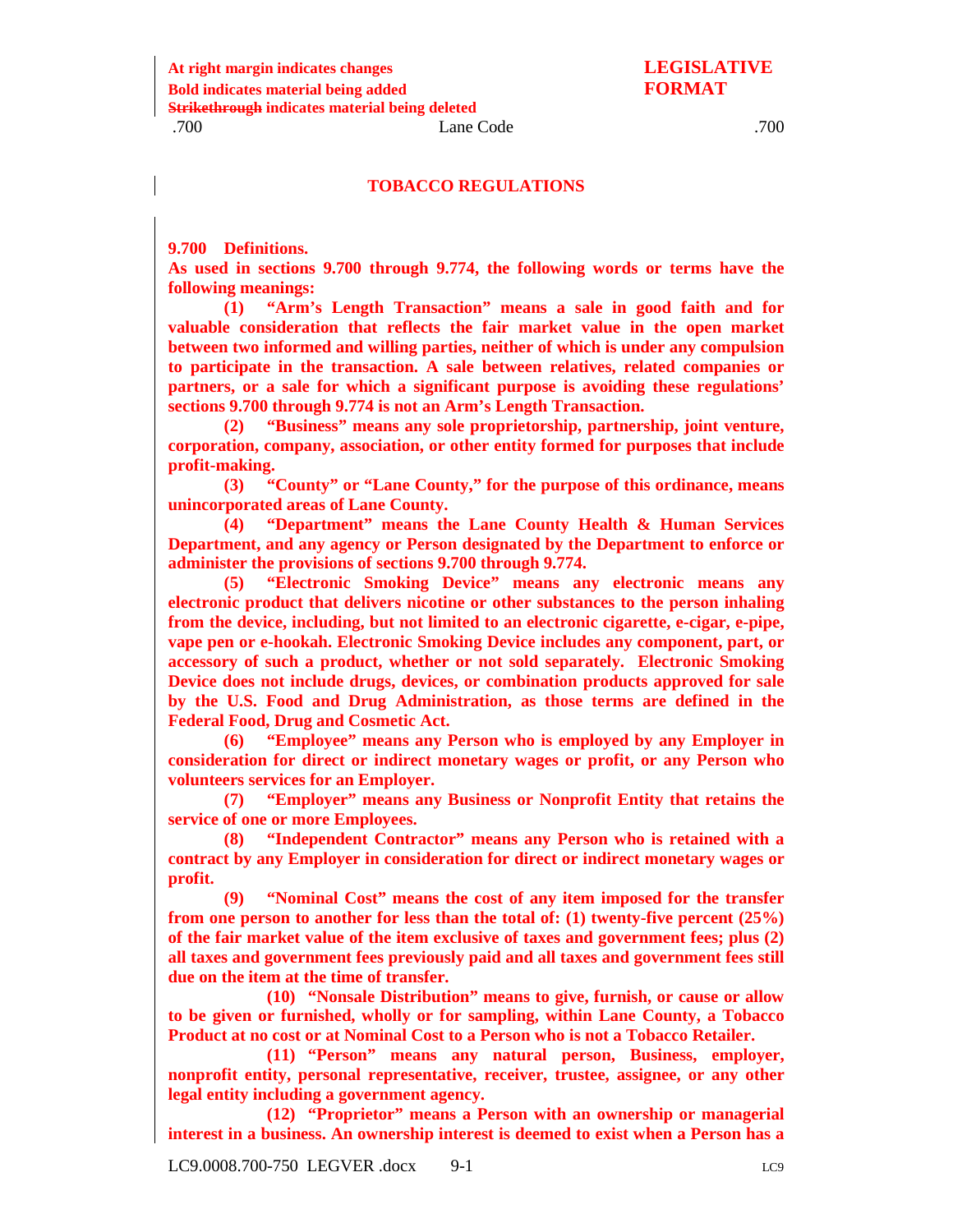**ten percent (10%) or greater interest in the stock, assets, or income of a business other than the sole interest of security for debt. A managerial interest is deemed to exist when a Person can or does have or share ultimate control over the day-to-day operations of a business.**

**(13) "Self-Service Display" means the open display or storage of Tobacco Products or Tobacco Paraphernalia in a manner that is physically accessible in any way to the general public without the assistance of the Tobacco Retailer or employee of the Tobacco Retailer and a direct person-to-person transfer between the purchaser and the Tobacco Retailer or employee of the Tobacco Retailer. A vending machine is a form of Self-Service Display.**

**(14) "Smoking" means inhaling, exhaling, burning, or carrying any lighted or heated cigar, cigarette, pipe, weed, plant, or other tobacco like product or substance in any manner or in any form. "Smoking" also includes the use of an Electronic Smoking Device which creates an aerosol, in any manner or in any form.**

**(15) "Tobacco Paraphernalia" means cigarette papers or wrappers, pipes, cigarette rolling machines, and any other item specifically designed for the consumption or preparation of Tobacco Products.**

**(16) "Tobacco Product" means any product that is made from or derived from tobacco, which contains nicotine or a similar substance, and is intended for human consumption or is likely to be consumed, whether smoked, heated, chewed, absorbed, dissolved, inhaled or ingested by any other means, including, but not limited to, a cigarette, a cigar, pipe tobacco, chewing tobacco, snuff, snus, or an Electronic Smoking Device. Tobacco product does not include drugs, devices, or combination products approved for sale by the U.S. Food and Drug Administration, as those terms are defined in the Federal Food, Drug and Cosmetic Act.**

**(17) "Tobacco Retailer" means any Person who holds a license to sell, offer for sale, or exchange or offer to exchange for any form of consideration, Tobacco Products or Tobacco Paraphernalia. "Tobacco Retailing" means the doing of any of these things. This definition is without regard to the quantity of tobacco, Tobacco Products, or Tobacco Paraphernalia sold, offered for sale, exchanged, or offered for exchange.** *(Revised by Ordinance No. \_\_\_\_, Effective \_\_\_\_\_)*

#### **Electronic Smoking Devices and Minors**

<span id="page-13-0"></span>**9.705 Purpose and Findings.** 

**In addition to Oregon State regulations on the sale, possession, and use of tobacco and tobacco products to and by persons under 18 years of age, LC 9.700 through 9.774 are enacted to regulate the sale, possession, and use of Electronic Smoking Devices in Lane County to and by persons under 18 years of age.**

**Lane County passes this ordinance out of a desire to promote a wholesome environment where children are encouraged to make healthful choices that allow them to grow up to lead healthy, productive and prosperous lives. Nicotine is a highly addictive toxic substance, the use of which is initiated primarily by young people. Nicotine use is associated with the risk of numerous adverse health consequences, including increased susceptibility of addiction to other drugs of abuse and the use of tobacco, and with serious neurobehavioral problems and nicotine use in children of mothers that use during pregnancy.** *(Revised by Ordinance No. \_\_\_\_, Effective \_\_\_\_\_)*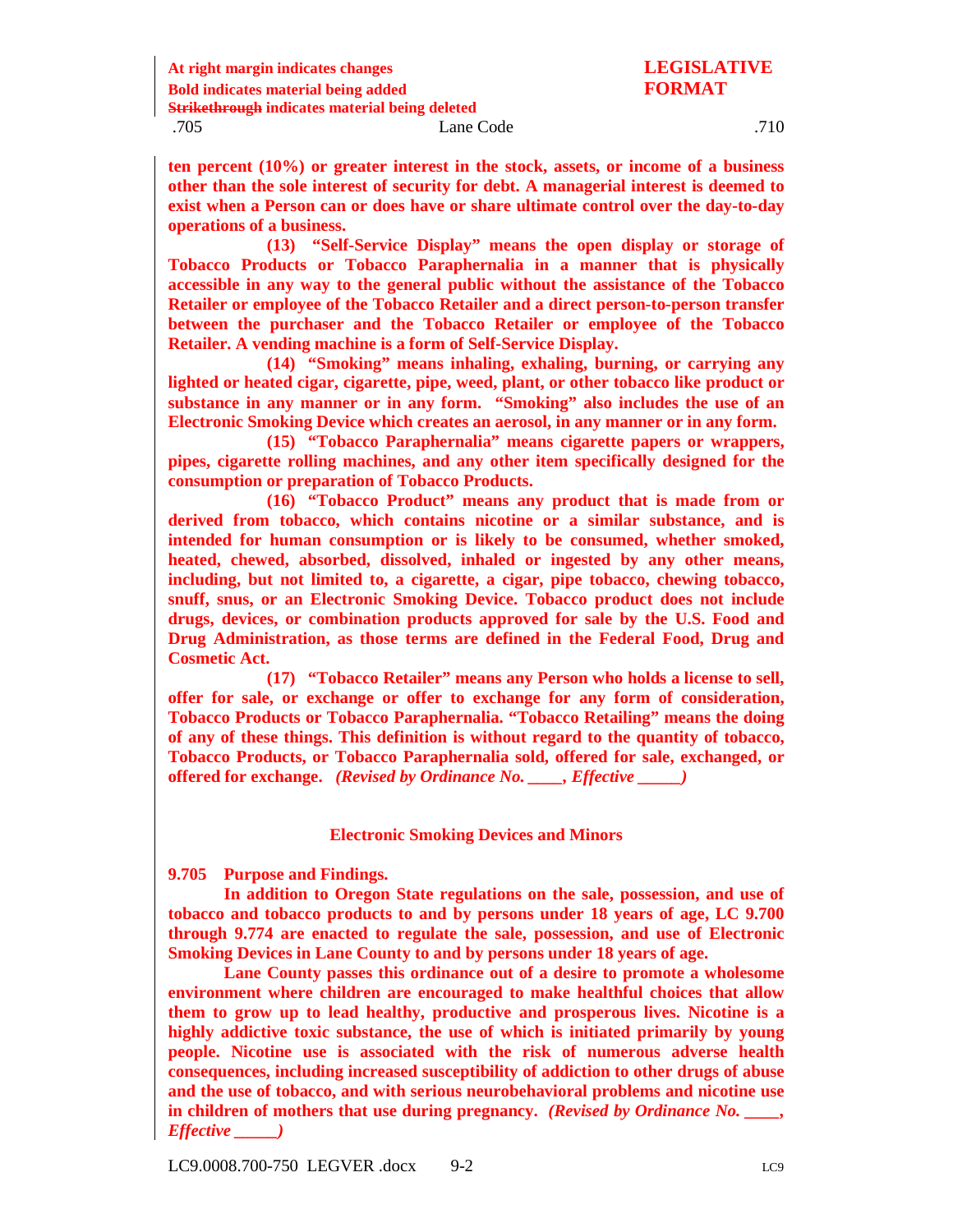<span id="page-14-0"></span>**9.710 Requirements and Prohibitions.**

**(1) Sale to minors prohibited. All Persons are prohibited from selling, giving or furnishing, or causing to be sold, given or furnished, an Electronic Smoking Device to a person under 18 years of age in any place within Lane County.**

**(2) Positive identification required. Tobacco Retailers are prohibited from selling, giving or furnishing an Electronic Smoking Device to a person who appears to be under 27 years of age without first examining identification to confirm that the recipient is at least 18 years of age.**

**(3) Self-Service Displays of Electronic Smoking Devices are prohibited.**

**(4) Nonsale Distribution Prohibited. All persons are prohibited from the Nonsale Distribution of any Electronic Smoking Device to a Person who is not a Retailer.** *(Revised by Ordinance No. \_\_\_\_, Effective \_\_\_\_\_)*

<span id="page-14-1"></span>**9.715 Possession, Distribution and Use by Minors.**

**(1) It is unlawful for any person under 18 years of age to possess, receive, purchase, sell, distribute, use or consume Electronic Smoking Devices. It is unlawful for any person under 18 years of age to have personal possession of an Electronic Smoking Device, except when such minor is in a private residence accompanied by the parent or guardian of the minor and with the consent of such parent or guardian.**

**(2) A minor acting under the supervision of an authorized adult may purchase, attempt to purchase or acquire Electronic Smoking Devices for the purpose of testing compliance with local law or Tobacco Retailer management policy limiting or regulating the delivery of Electronic Smoking Devices to minors.**  *(Revised by Ordinance No. \_\_\_\_, Effective \_\_\_\_\_)*

<span id="page-14-2"></span>**9.720 Non-Retaliation.**

**Under the County's enforcement efforts, Persons, Tobacco Retailers, and Employers are prohibited from intimidating, threatening any reprisal, or effecting any reprisal, for the purpose of retaliating against another Person that seeks to attain compliance with LC 9.710 to 9.725.** *(Revised by Ordinance No. \_\_\_\_, Effective \_\_\_\_\_)*

<span id="page-14-3"></span>**9.725 Penalties and Enforcement.**

**(1) The penalty and enforcement provisions are cumulative and in addition to any other remedies available at law or in equity.**

**(2) Violations of LC 9.710 to 9.720 are subject to a civil action brought by Lane County, punishable by a civil fine not less than one hundred dollars (\$100) and not exceeding one thousand dollars (\$1,000) per violation.**

**(3) Causing, permitting, aiding, abetting, or concealing a violation of any provision of LC9.710 to 9.720 constitutes a violation of those sections.**

**(4) In addition to other remedies provided by this section 9.725, the county can seek appropriate, equitable relief including but not limited to,**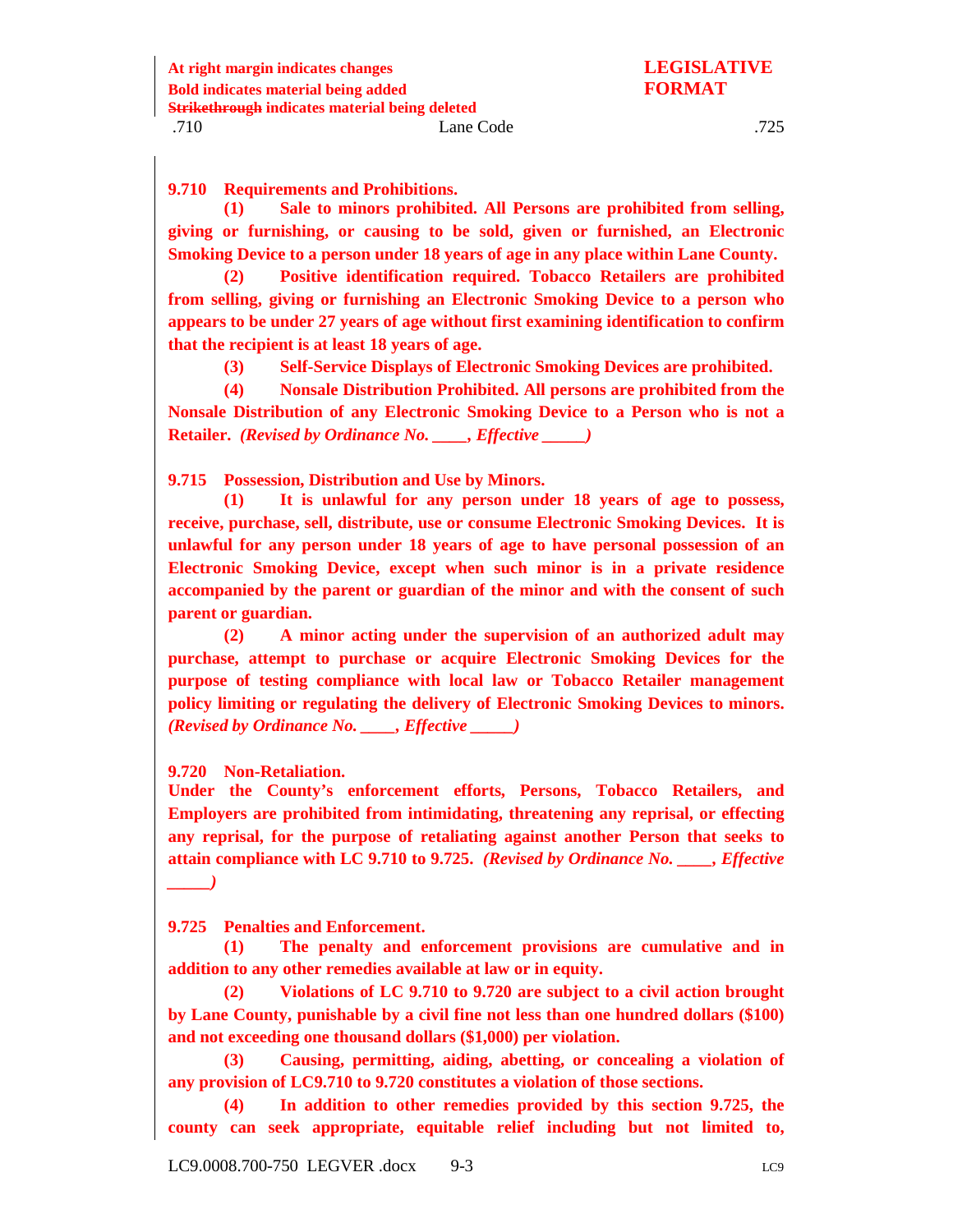**administrative or judicial nuisance abatement proceedings, civil or criminal code enforcement proceedings and injunctive relief. A person who is convicted of a first violation of subsections (1) or (2) of LC 9.715 may be ordered to appear in teen court or participate in a tobacco education program or a tobacco use cessation program. A person who is convicted of a second or subsequent violation of subsections (1) or (2) of LC 9.715 is subject to a civil action brought by Lane County, punishable by a civil fine not less than one hundred dollars (\$100) and not exceeding one thousand dollars (\$1,000) per violation.** *(Revised by Ordinance No. \_\_\_\_, Effective \_\_\_\_\_)*

#### **Tobacco Retail Licensing and Sale Regulations Ordinance**

<span id="page-15-0"></span>**9.752 Requirements and Prohibitions.**

**(1) A person commits a violation of these Tobacco Retail Licensing and Sale Regulations (LC 9.752 to 9.774) if the Person knowingly engages in the following conduct:** 

**(a) Selling, offering for sale, or exchanging or offering to exchange for any form of consideration, Tobacco Products or Tobacco Paraphernalia in Lane County without first obtaining and maintaining a valid Tobacco Retailer's license under LC 9.752 to 9.774 for each location at which that activity is to occur. Tobacco Retailing without a valid Tobacco Retailer's license is a nuisance as a matter of law.** 

**(b) Violating any local, state, or federal law applicable to Tobacco Products, Tobacco Paraphernalia, or Tobacco Retailing in the course of Tobacco Retailing or in the operation of the business or maintenance of the location for which a license was issued. Failing to ensure that Employees know how to comply with tobacco control laws. Tobacco Retailers can be held responsible for violations committed by Employees.**

**(c) Failing to prominently display a Tobacco Retailer license in a publicly visible location at the licensed location.**

**(d) Failing to examine the identification and confirm that the holder is at least 18 years of age, before selling or transferring Tobacco Products or Tobacco Paraphernalia to a natural person who appears to be under 27 years of age.**

**(e) Selling, giving, or furnishing, or causing to be sold, given or furnished, a Tobacco Product or Tobacco Paraphernalia to a natural person who is younger than 18 years of age.**

**(f) Permitting a natural person who is younger than 18 years of age or younger than the minimum age established by state law for the purchase or possession of Tobacco Products to sell, offer for sale, or exchange or offer to exchange for any form of consideration, Tobacco Products or Tobacco Paraphernalia.**

**(g) Engaging in Tobacco Retailing by means of a Self-Service Display.**

**(h) Without a valid Tobacco Retailer license, including a license that has been suspended or revoked, failing to keep all Tobacco Products and Tobacco Paraphernalia out of public view. The public display of Tobacco Products**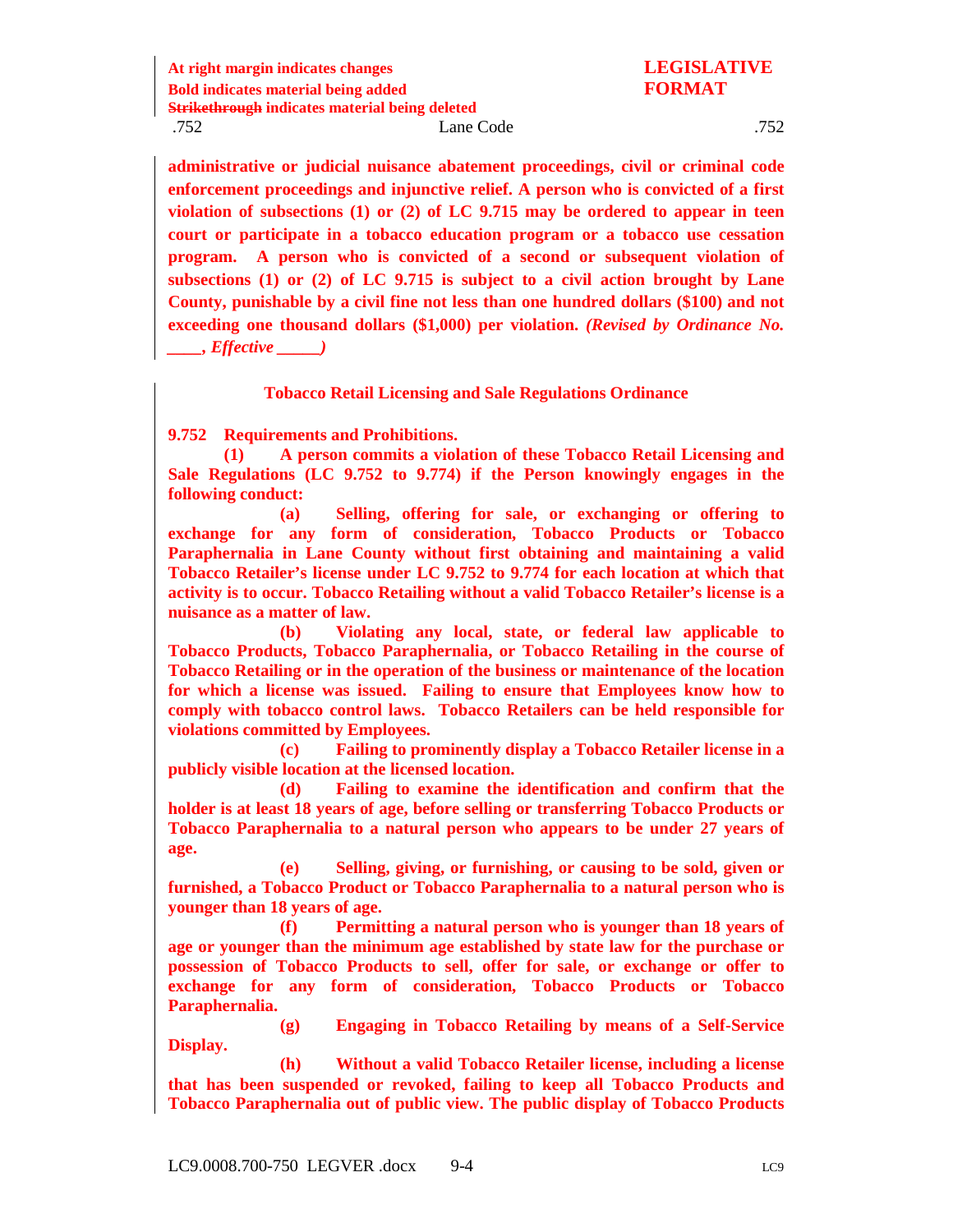**At right margin indicates changes LEGISLATIVE**

**Strikethrough indicates material being deleted**

**or Tobacco Paraphernalia in violation of this subsection constitutes Tobacco Retailing without a valid license under LC 9.772.**

**(i) Without a valid Tobacco Retailer license, including a license that has been suspended or revoked, displaying any advertisement relating to Tobacco Products or Tobacco Paraphernalia that promotes the sale or distribution of such products from the Tobacco Retailer's location or that could lead a reasonable consumer to believe that such products can be obtained at that location.**

**(j) Engaging in the Nonsale Distribution of Tobacco Products or Tobacco Paraphernalia in Lane County.** 

**(k) Honoring or accepting a price reduction instrument in any transaction related to the sale of Tobacco Products or Tobacco Paraphernalia to a consumer.**

**(l) Selling or offering for sale Tobacco Products or Tobacco Paraphernalia to a consumer through any multi-package discount or otherwise provide to a consumer any Tobacco Products or Tobacco Paraphernalia for less than the listed price in exchange for the purchase of any other Tobacco Products or Tobacco Paraphernalia by the consumer.**

**(m) Selling, offering for sale, or otherwise providing any product other than Tobacco Products or Tobacco Paraphernalia to a consumer for less than the listed price in exchange for the purchase of Tobacco Products or Tobacco Paraphernalia by the consumer.**

**(n) Selling, offering for sale, or otherwise providing Tobacco Products or Tobacco Paraphernalia to a consumer for less than the listed price.**

**(o) Failing to conspicuously post a tobacco health warning approved by the Department in an area visible to all customers.**

**(p) Failing to conspicuously post signage provided by the Department that discloses current referral information about the Oregon Tobacco Quitline 1-800-QUIT-NOW.**

**(q) Engaging in Tobacco Retailing within 1000 feet of any school, child care center, or other establishment serving children or from other than a fixed retail location in violation of 9.754 below**

**(2) Tobacco Retailer's will be eligible for an incentive program reducing the annual license fee by \$75 if they: 1) have no tobacco retail violations in the previous year and 2) use a cash register that reads the magnetic strip on drivers' licenses to verify age.**

<span id="page-16-0"></span>**9.754 Limits on Eligibility for a Tobacco Retailer License.**

**(1) WITHIN 1,000 FEET OF ESTABLISHMENTS SERVING CHILDREN. No license will be issued to a Tobacco Retailer located "within 1,000 feet of any school, child care center, and other establishments that serve children" as follows:**

**(a) Except as provided in subsection (ii), no Tobacco Retailer license will be issued within one thousand (1,000) feet of a Youth-Populated Area as measured by a straight line from the nearest point of the property line of the parcel on which the Youth-Populated Area is located to the nearest point of the property line of the parcel on which the applicant's business is located. For the purposes of this subsection, a "Youth-Populated Area" means a parcel in Lane County that is occupied by:** 

**(i) a private or public kindergarten, elementary, middle, junior high, or high school;**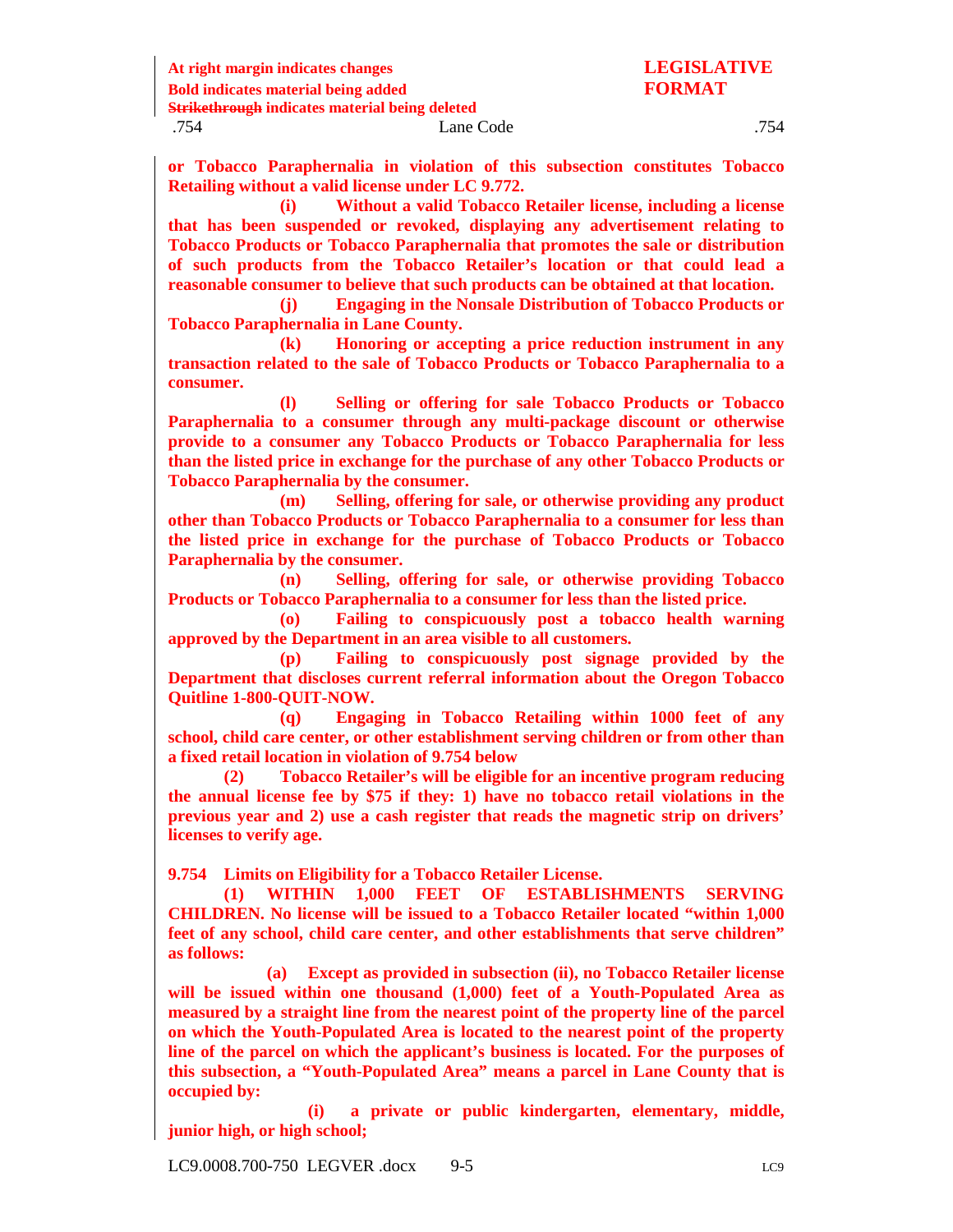**At right margin indicates changes LEGISLATIVE**

**Bold indicates material being added FORMAT**

**Strikethrough indicates material being deleted**

.756 Lane Code .756

**(ii) a library open to the public;** 

**(iii) a playground open to the public;** 

**(iv) a youth center, defined as a facility where children, ages 6 to 17, inclusive, come together for programs and activities;** 

**(v) a recreation facility open to the public, defined as an area, place, structure, or other facility that is used either permanently or temporarily for community recreation, even though it may be used for other purposes. "Recreation facility" includes, but is not limited to, a gymnasium, playing court, playing field, and swimming pool;**

**(vi) an arcade open to the public;** 

**(vii) a park open to the public or to all the residents of a private** 

**community;** 

**(viii) a licensed child-care facility or preschool;**

**(b) A Tobacco Retailer in operation as of October 21, 2014 is exempt from the requirements of section (1i) above.**

**(2) MOBILE VENDING. Tobacco Retailing is only permitted at a fixed location. For example, Tobacco Retailing by natural persons on foot or from vehicles or mobile units is prohibited.**

<span id="page-17-0"></span>**9.756 Application Procedure.**

**Application for a Tobacco Retailer's license must be submitted in the name of each Proprietor proposing to conduct retail tobacco sales and will be signed by each Proprietor or an authorized agent thereof.** 

**(1) It is the responsibility of each Proprietor to be informed regarding all laws applicable to Tobacco Retailing, including those laws affecting the issuance of a Tobacco Retailer's license. The Proprietor will also train all employees in the applicable laws, and is required to provide proof of training with annual recertification.**

**(2) No Proprietor may rely on the issuance of a license as a determination by the County that the Proprietor has complied with all laws applicable to Tobacco Retailing. A license issued contrary to LC 9.758, contrary to any other law, or on the basis of false or misleading information supplied by a Proprietor will be revoked pursuant to LC 9.770. Nothing in LC 9.758 will be construed to vest in any Person obtaining and maintaining a Tobacco Retailer's license any status or right to act as a Tobacco Retailer in contravention of any provision of law.** 

**(3) All applications will be submitted on a form supplied by the Department and will contain the following information:** 

**(a) The name, address, and telephone number of each Proprietor of the business seeking a license.**

**(b) The business name, address, and telephone number of the single fixed location for which a license is sought.**

**(c) A single name and mailing address authorized by each Proprietor to receive all communications and notices (the "Authorized Address") required by, authorized by, or convenient to the enforcement of LC 9.752 to 9.774. If an Authorized Address is not supplied, each Proprietor will be understood to consent to the provision of notice at the business address specified in subparagraph (b) above.**

**(d) Whether or not any Proprietor or any agent of the Proprietor has admitted violating, or has been found to have violated, LC 9.752 to 9.774 and, if so, the dates and locations of all such violations within the previous five years.**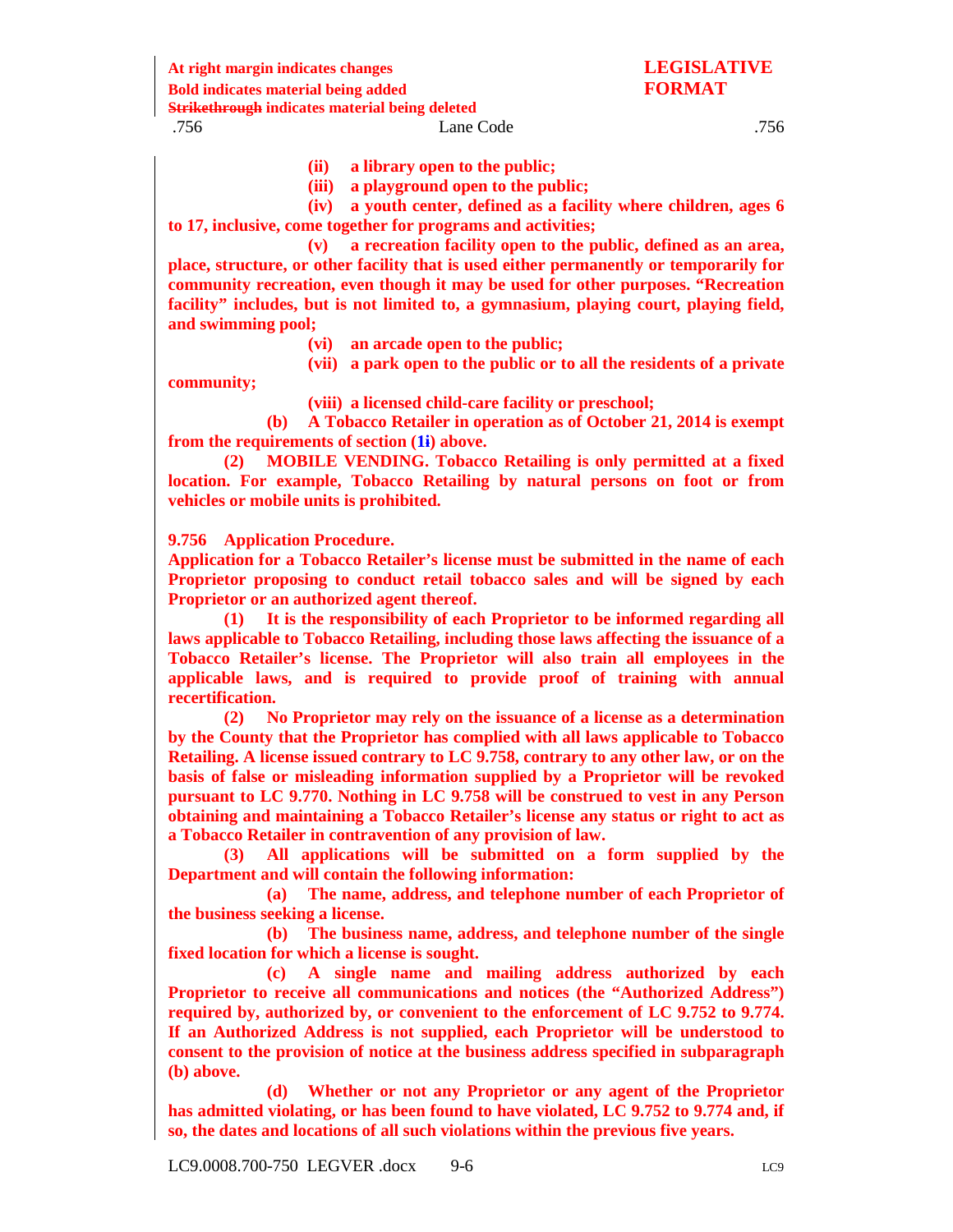**At right margin indicates changes LEGISLATIVE Bold indicates material being added FORMAT Strikethrough indicates material being deleted**

## .758 Lane Code .762

**(4) Such other information as the Department deems necessary for the administration or enforcement of LC 9.752 to 9.774 as specified on the application form required by this section.**

**(5) A licensed Tobacco Retailer must inform the Department in writing of any change in the information submitted on an application for a Tobacco Retailer's license within ten (10) business days of a change.**

**(6) All information specified in an application pursuant to this section is subject to disclosure under the Oregon Public Records Act or any other applicable law, subject to the laws' exemptions.** *(Revised by Ordinance No. \_\_\_\_, Effective \_\_\_\_\_)*

<span id="page-18-0"></span>**9.758 Issuance of License.**

**Upon the receipt of a complete application for a Tobacco Retailer's license and the license fee required by LC 9.766, the Department will issue a license to the applicant that demonstrates by substantial evidence that one or more of the following bases for denial does not exist:**

**(1) The information presented in the application is inaccurate or false. Intentionally supplying inaccurate or false information will be a violation punishable under LC 9.774.**

**(2) The application seeks authorization for Tobacco Retailing at a location for which LC 9.754 prohibits issuance of Tobacco Retailer licenses.** 

**(3) The application seeks authorization for Tobacco Retailing for a Proprietor to whom LC 9.752 to 9.772 prohibits a license to be issued.** 

**(4) The application seeks authorization for Tobacco Retailing that is prohibited or unlawful pursuant to this Code or that is unlawful pursuant to any other law.** *(Revised by Ordinance No. \_\_\_\_, Effective \_\_\_\_\_)*

<span id="page-18-1"></span>**9.760 License Renewal and Expiration.**

**(1) RENEWAL OF LICENSE. A Tobacco Retailer's license is invalid if the appropriate fee has not been timely paid in full or if the term of the license has expired. The term of a Tobacco Retailer license is one year. Each Tobacco Retailer will apply for the renewal of his or her Tobacco Retailer's license and submit the license fee no later than thirty days prior to expiration of the term.**

**(2) EXPIRATION OF LICENSE. A Tobacco Retailer's license that is not timely renewed expires at the end of its term. To renew a license not timely renewed pursuant to subparagraph (a), the Proprietor must:**

**(a) Submit the license fee and application renewal form; and**

**(b) Submit a signed affidavit affirming that the Proprietor:**

**(i) has not sold and will not sell or display any Tobacco Product or Tobacco Paraphernalia after the license expiration date and before the license is renewed; or** 

**(ii) Has waited the period of time required by LC 9.772 for Tobacco Retailing without a valid license before seeking renewal of the license.**  *(Revised by Ordinance No. \_\_\_\_, Effective \_\_\_\_\_)*

<span id="page-18-2"></span>**9.762 Licenses Nontransferable.**

**(1) A Tobacco Retailer's license may not be transferred from one Person to another or from one location to another. A new Tobacco Retailer's license is required whenever a Tobacco Retailing location has a change in Proprietor(s).**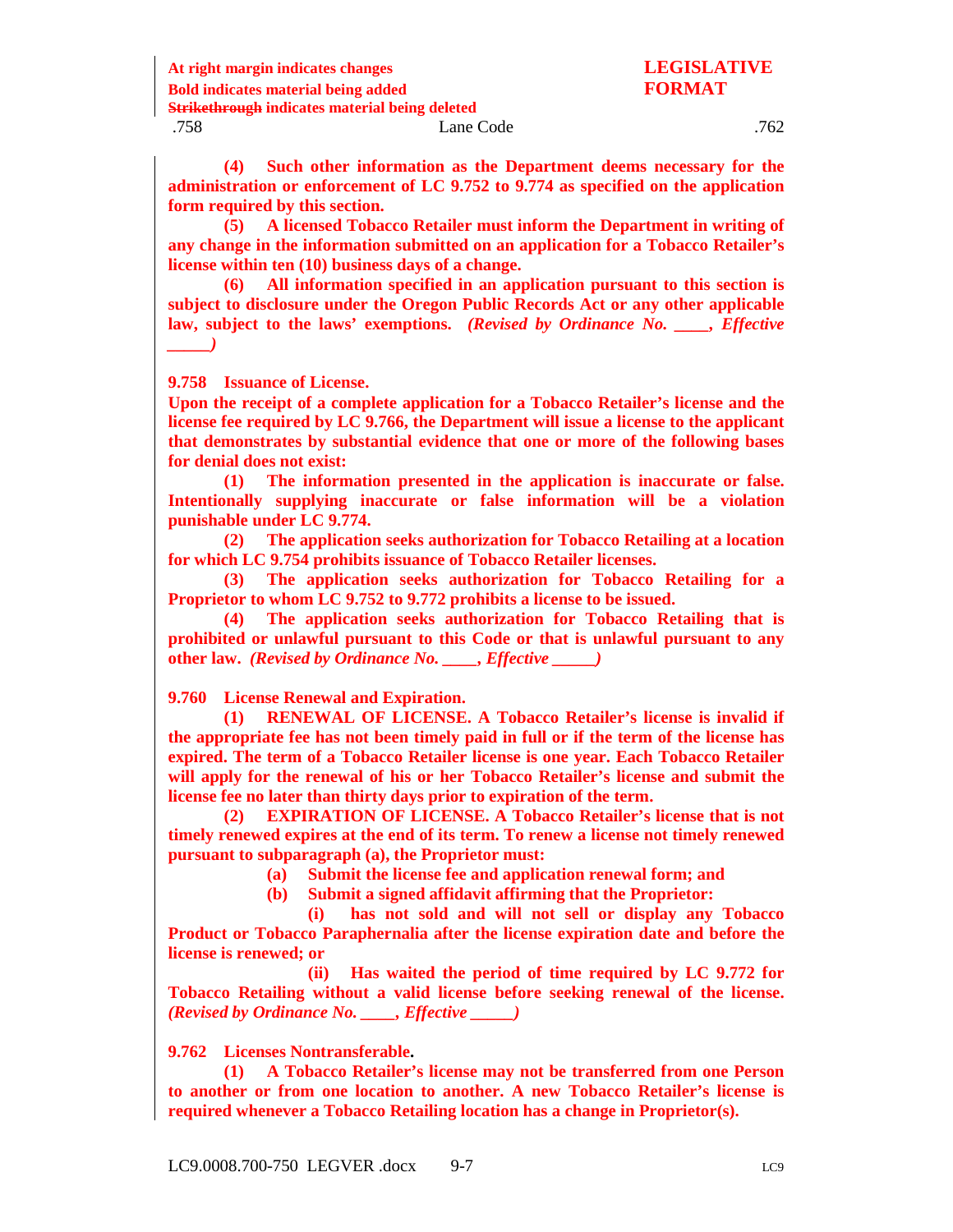**At right margin indicates changes LEGISLATIVE Bold indicates material being added FORMAT Strikethrough indicates material being deleted** .770 Lane Code .770

**(2) Notwithstanding any other provision of LC 9.752 to 9.774, prior violations at a location will continue to be counted against a location and license ineligibility periods will continue to apply to a location unless:** 

**(a) The location has been transferred to new Proprietor(s) in an Arm's Length Transaction; and**

**(b) The new Proprietor(s) provide the County with clear and convincing evidence that the new Proprietor(s) have acquired or are acquiring the location in an Arm's Length Transaction.** *(Revised by Ordinance No. \_\_\_\_, Effective \_\_\_\_\_)*

<span id="page-19-0"></span>**9.764 License Conveys a Limited, Conditional Privilege.**

**Nothing in LC 9.752 to 9.774 grants any Person obtaining and maintaining a Tobacco Retailer's license any status or right other than the limited conditional privilege to act as a Tobacco Retailer at the location in the County identified on the face of the license. Nothing in LC 9.752 to 9.774 renders inapplicable, supersedes, or applies in lieu of any other provision of applicable law, including but not limited to, any provision of this Code, or any condition or limitation on smoking in an enclosed place of employment under ORS 433.847and OAR 333-015-0068 or other federal or local ordinances. Obtaining a Tobacco Retailer's license does not make the Tobacco Retailer a certified smoke shop under ORS 433.847and OAR 333-015-0068.**

<span id="page-19-1"></span>**9.766 Fee for License.** 

**The fee to issue or to renew a Tobacco Retailer's license will be set annually by Order of the Board of Commissioners. The fee will be calculated so as to recover the cost of both the administration and enforcement of this Code, including the cost of issuing the license, administering the license program, Tobacco Retailer and community education, Tobacco Retailer inspection and compliance checks, documentation of violations, adjudications, convictions, and prosecution of violators. All fees are nonrefundable except as required by law and are permitted to be used exclusively to fund the program. Fees will not be prorated.** *(Revised by Ordinance No. \_\_\_\_, Effective \_\_\_\_\_)*

<span id="page-19-2"></span>**9.768 Compliance Monitoring.**

**(1) The Department will monitor compliance with LC 9.752 to 9.774and may designate any number of additional Persons to assist monitoring compliance. In addition, any peace officer may enforce the penal provisions of LC 9.752 to 9.774.** 

**(2) The Department will endeavor to inspect each Tobacco Retailer at least one time per twelve month period. Nothing in this paragraph creates a right of action in any licensee or other Person against the County or its agents.**

**(3) The County will not enforce any law establishing a minimum age for Tobacco purchases or possession against a natural person serving as a Youth Decoy. A Youth Decoy is a natural person under the age of 18 who:**

**(a) Is participating in an inspection supervised by a peace officer, code enforcement official, or the Person designated by the County to monitor compliance with LC 9.752;** 

**(b) Is acting as an agent of a Person designated by the County to monitor compliance with LC 9.752; or**

**(c) Is participating in an inspection funded in part, either directly or indirectly through subcontracting, by the Department or the Oregon Health Authority.** *(Revised by Ordinance No. \_\_\_\_, Effective \_\_\_\_\_)*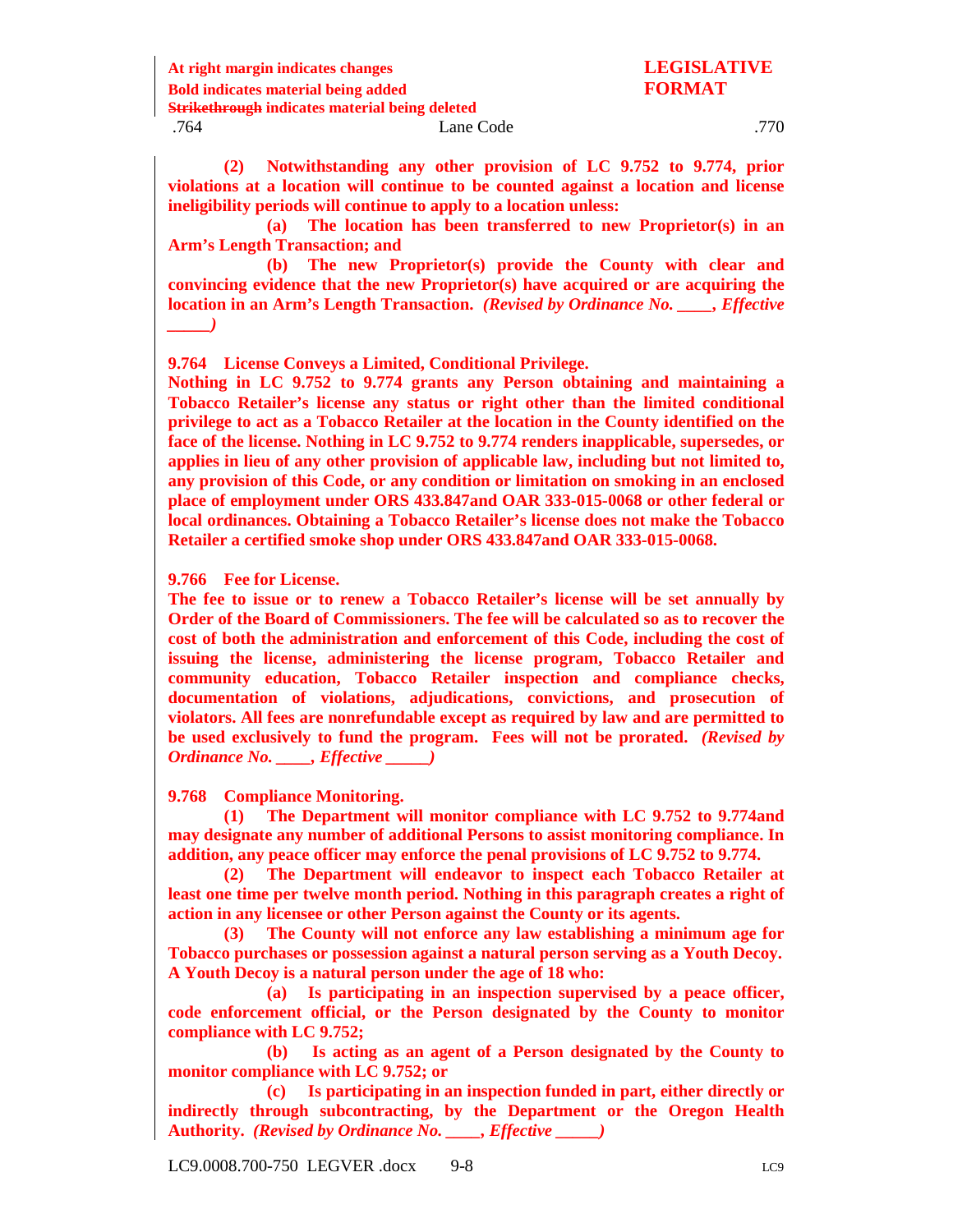<span id="page-20-0"></span>**9.770 Suspension or Revocation of License.**

**(1) SUSPENSION OR REVOCATION OF LICENSE FOR VIOLATION. In addition to any other penalty authorized by law, a Tobacco Retailer's license will be suspended or revoked if any court of competent jurisdiction determines, or the Department finds based on a preponderance of the evidence, after the licensee is afforded notice and an opportunity to be heard, that the licensee, or any of the licensee's agents or employees, has violated any of the requirements, conditions, or prohibitions of LC 9.752 to 9.774 or has pleaded guilty, "no contest" or its equivalent, or admitted to a violation of any law designated in LC 9.764 above.**

**(a) Upon a finding by the Department of a first violation of LC 9.752 to 9.772 at a location within any sixty-month period, the license will be suspended for thirty days.**

**(b) Upon a finding by the Department of a second violation of LC 9.752 to 9.772 at a location within any sixty-month period, the license will be suspended for ninety days.**

**(c) Upon a finding by the Department of a third violation of LC 9.752 to 9.772 at a location within any sixty-month period, the license will be suspended for one year.**

**(d) Upon a finding by the Department of four or more violations of LC 9.752 to 9.772 at a location within any sixty-month (60) period, the license will be revoked.**

**(2) APPEAL OF SUSPENSION OR REVOCATION. A decision of the Department to suspend or revoke a license is appealable to the Director of the Department and any appeal must be filed in writing with the Director within ten days of mailing of the Department's decision. If such an appeal is timely made, it will stay enforcement of the appealed action. An appeal to the Director is not available for a revocation made pursuant to subsection (3) below.**

**(3) REVOCATION OF LICENSE WRONGLY ISSUED. A Tobacco Retailer's license will be revoked if the Department finds, after the licensee is afforded notice and an opportunity to be heard, that one or more of the bases for denial of a license under Section 9.758 existed at the time application was made or at any time before the license issued. The decision by the Department will be the final decision of the County. Such a revocation will be without prejudice to the filing of a new license application.** *(Revised by Ordinance No. \_\_\_\_, Effective \_\_\_\_\_)*

<span id="page-20-1"></span>**9.772 Tobacco Retailing Without a Valid License.**

**(1) In addition to any other penalty authorized by law, if a court of competent jurisdiction determines, or the Department finds based on a preponderance of evidence, after notice and an opportunity to be heard, that any Person has engaged in Tobacco Retailing at a location without a valid Tobacco Retailer's license, either directly or through the Person's agents or employees, the Person will be ineligible to apply for, or to be issued, a Tobacco Retailer's license as follows:** 

**(a) After a first violation of this section at a location within any sixty-month period, no new license may issue for the Person or the location (unless ownership of the business at the location has been transferred in an Arm's Length Transaction), until thirty days have passed from the date of the violation.** 

**(b) After a second violation of this section at a location within any sixty-month period, no new license may issue for the Person or the location (unless**